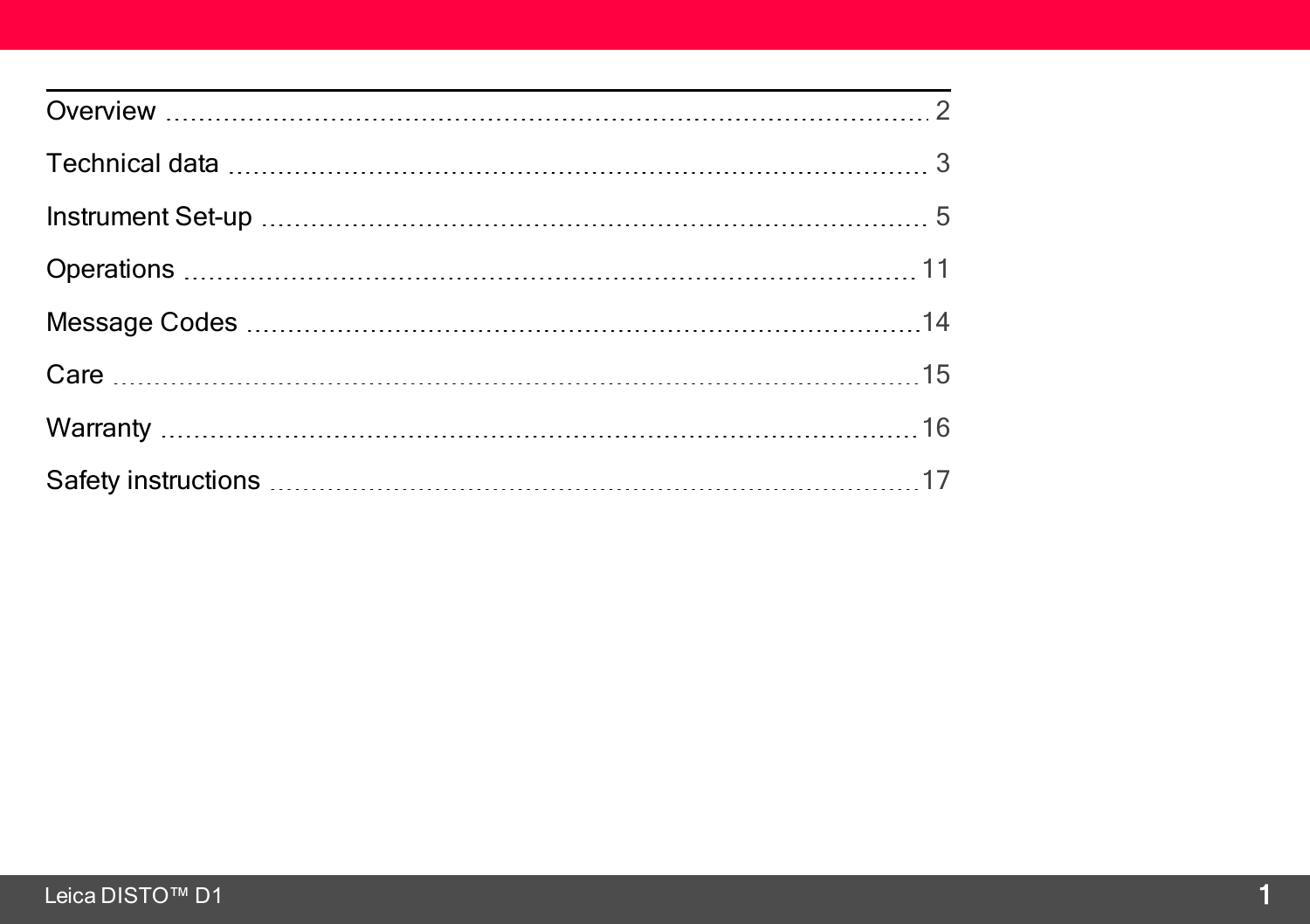### **Overview**

<span id="page-2-0"></span>The Leica DISTO™ is a laser distance meter oper-ating with a class 2 laser. See chapter [Technical](#page-3-0) [data](#page-3-0) for scope of use.



1 Display

2 ON/ [Measure](#page-7-0)

[3 Clear/](#page-8-0) OFF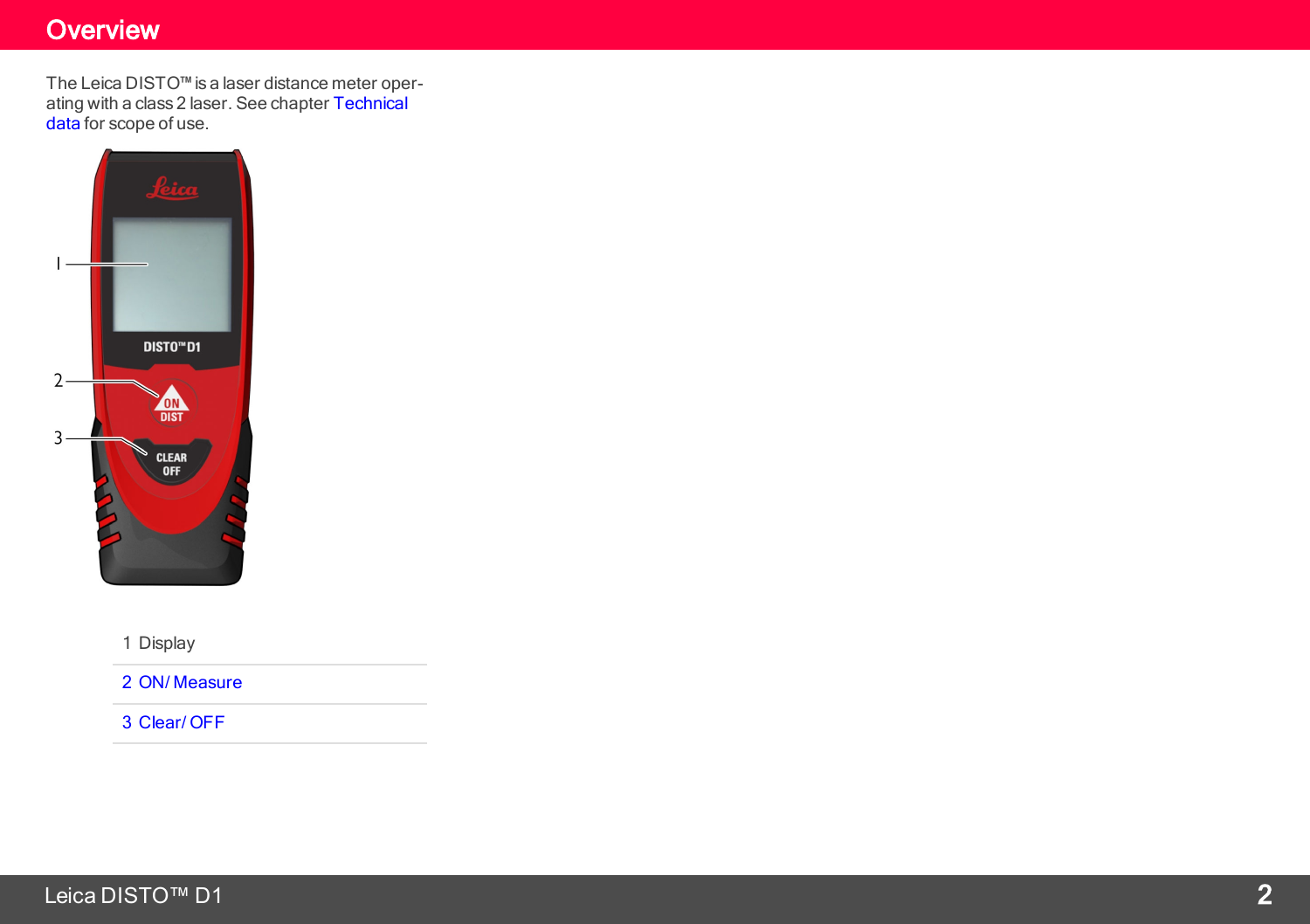#### Technical data

#### <span id="page-3-0"></span>General

| Accuracy with favourable conditions *   | 2 mm / 0.08 in ***                                     |
|-----------------------------------------|--------------------------------------------------------|
| Accuracy with unfavourable conditions** | 3 mm / 1/8" ***                                        |
| Range with favourable conditions*       | $0.2 - 40$ m / 0.6 - 120 ft ***                        |
| Range with unfavourable conditions **   | $0.2 - 30$ m / $0.6 - 100$ ft ***                      |
| Smallest unit displayed                 | $0.1$ mm / $1/32$ in                                   |
| Laser class                             | 2                                                      |
| Laser type                              | 635 nm, <1 mW                                          |
| ø laser point   at distances            | 6/30/60 mm   10/50/100 m                               |
| Protection class                        | IP54 (dust- and splash water protected)                |
| Auto, laser switch off                  | after 90 s                                             |
| Auto. power switch off                  | after 180 s                                            |
| <b>Bluetooth® Smart</b>                 | Bluetooth® v4.0                                        |
|                                         | Power: 0.7 mW                                          |
|                                         | Frequency: 2402 - 2480 MHz                             |
| Range of Bluetooth <sup>®</sup> Smart   | < 10m                                                  |
| Battery durability (2 x AAA)            | up to 10000 measurements                               |
|                                         | up to 20 hours operation time                          |
| Dimension $(H \times D \times W)$       | 115 x 43.5 x 23.5 mm   4.53 x 1.71 x 0.93 in           |
| Weight (with batteries)                 | 87 g/ 3.07 oz                                          |
| Temperature range Storage   Operation   | $-25$ to 70°C/ $-13$ to 158°F   -0 to 40°C/32 to 104°F |

\* favourable conditions are: white and diffuse reflecting target (white painted wall), low background illumination and moderate temperatures.

\*\* unfavourable conditions are: targets with lower or higher reflectivity or high background illumination or temperatures at the upper or lower end of the specified temperature range.

\*\*\* Tolerances apply from 0.05 m to 5 m with a confidence level of 95%.

With favourable conditions the tolerance may deteriorate by 0.10 mm/m for distances above 5 m.

With unfavourable conditions the tolerance may deteriorate by 0.15 mm/m for distances above 5 m.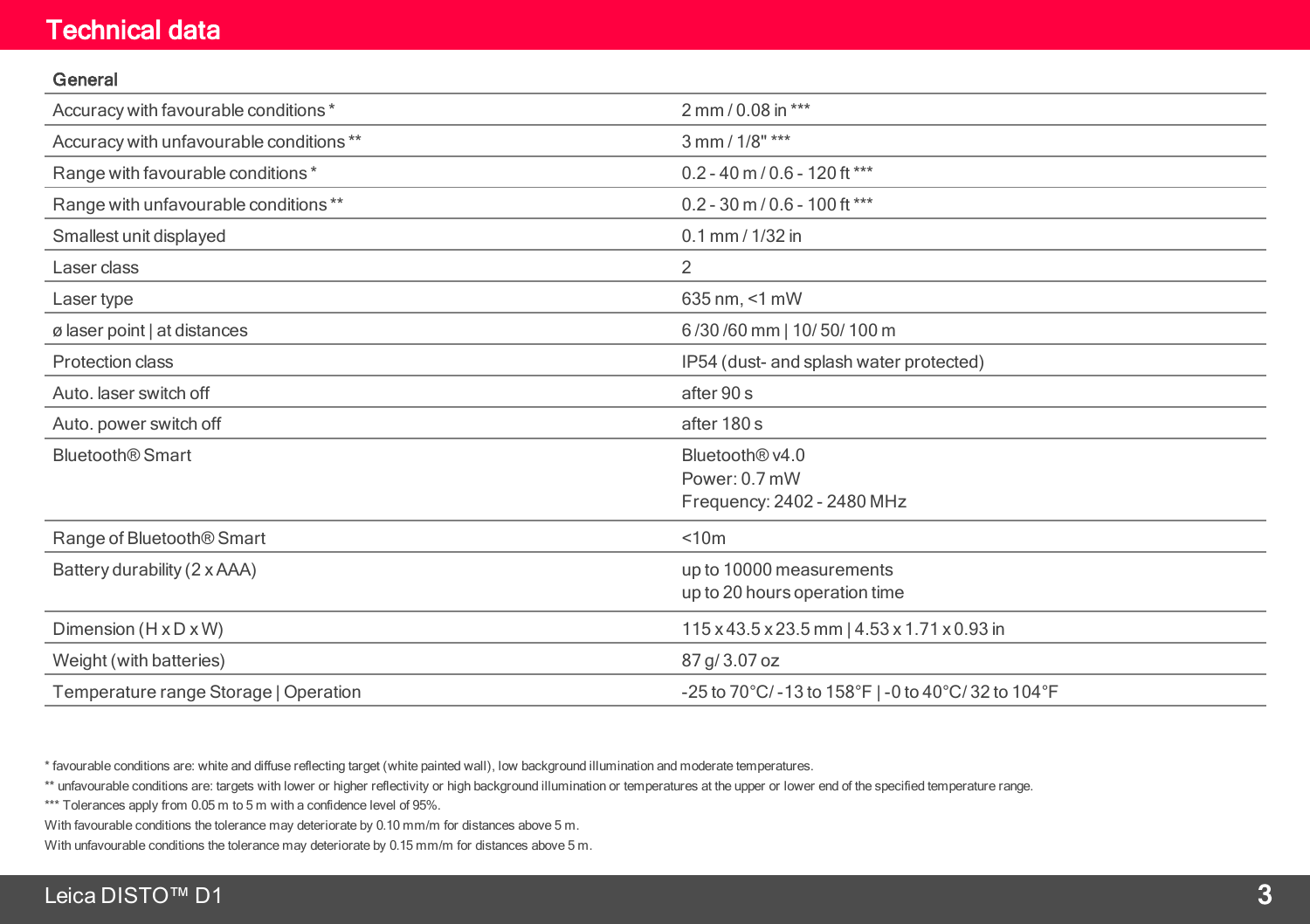#### Technical data

#### Functions

| Distance measuring           | yes |
|------------------------------|-----|
| Permanent measuring          | yes |
| Beep                         | yes |
| Illuminated display          | yes |
| Bluetooth <sup>®</sup> Smart | yes |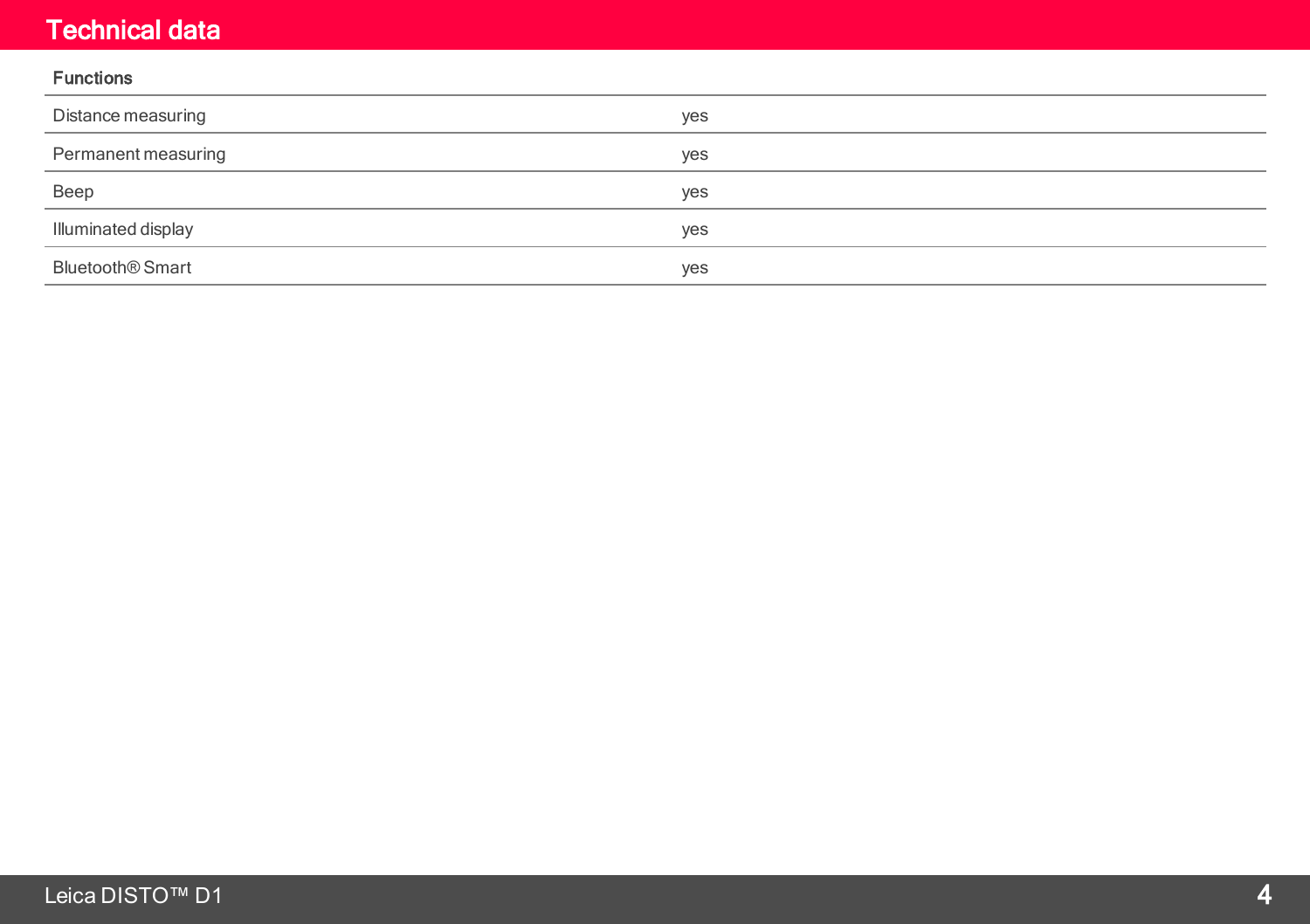#### <span id="page-5-0"></span>Introduction

The safety instructions (see [Safety](#page-17-0) [Instructions](#page-17-0)) and the user manual should be read through carefully before the product is used for the first time.

The person responsible for the product must ensure that all users understand these directions and adhere to them.

The symbols used have the following meanings:

### A WARNING

Indicates a potentially hazardous situation or an unintended use which, if not avoided, willresult in death or serious injury.

### A CAUTION

Indicates a potentially hazardous situation or an unintended use which, if not avoided, may result in minor injury and/or appreciable material, financial and environmental damage.

Important paragraphs which must be adhered to in practice as they enable the product to be used in a technically correct and efficient manner.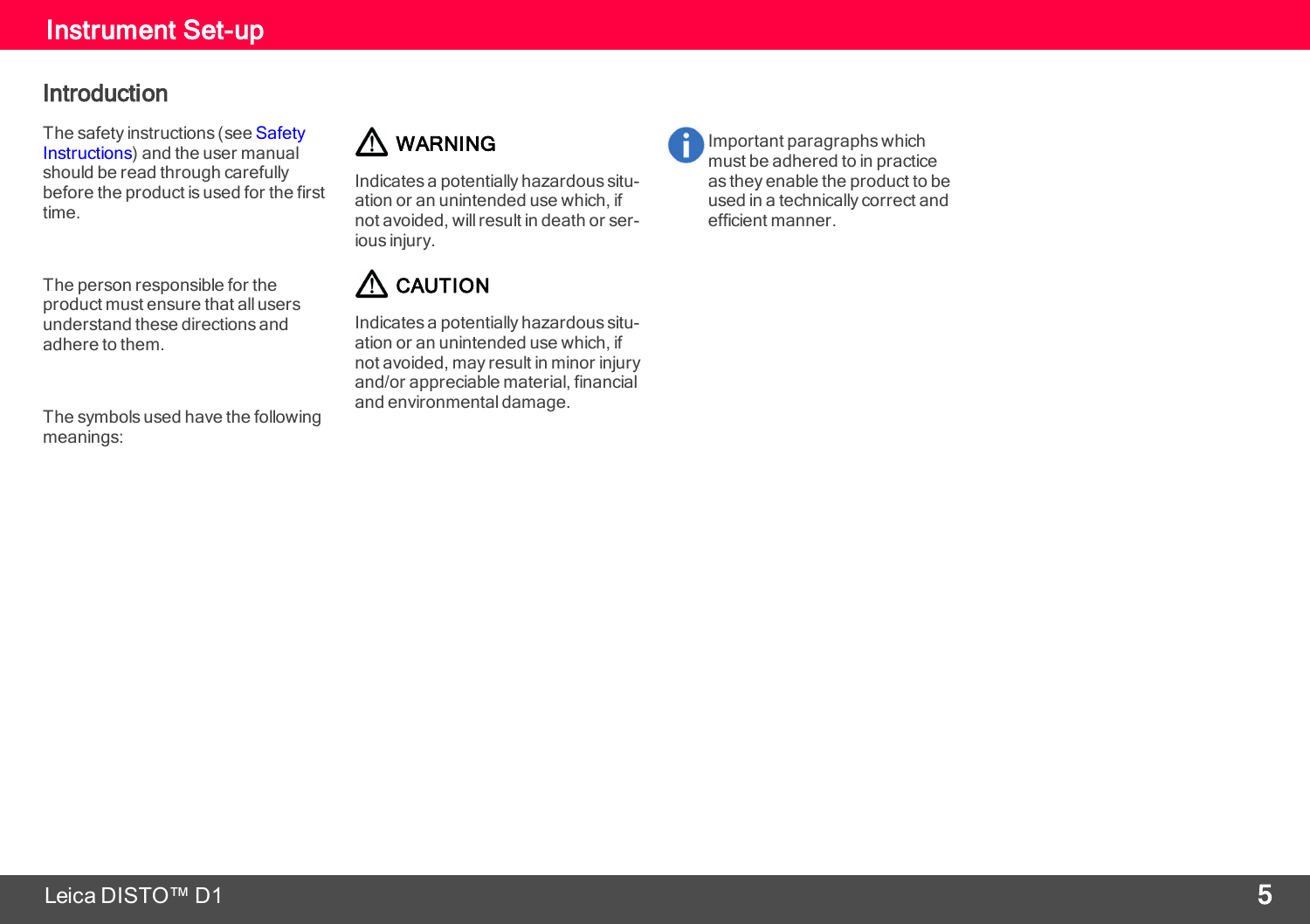#### Insert batteries

To ensure a reliable use, we Ĥ recommend using high quality Alkaline batteries. Change batteries when battery symbol is flashing.

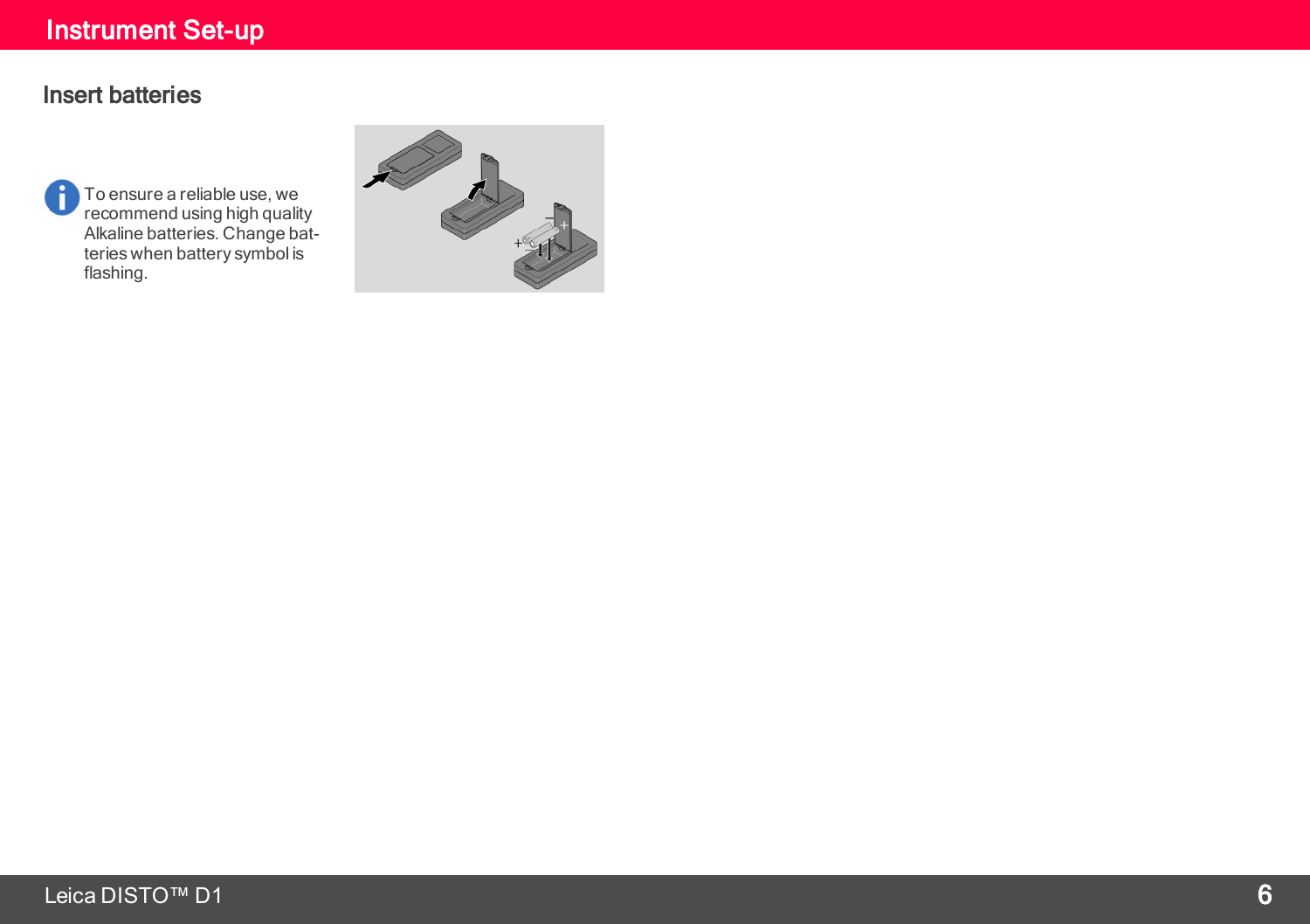### <span id="page-7-0"></span>Switching ON/OFF





Device is turned OFF.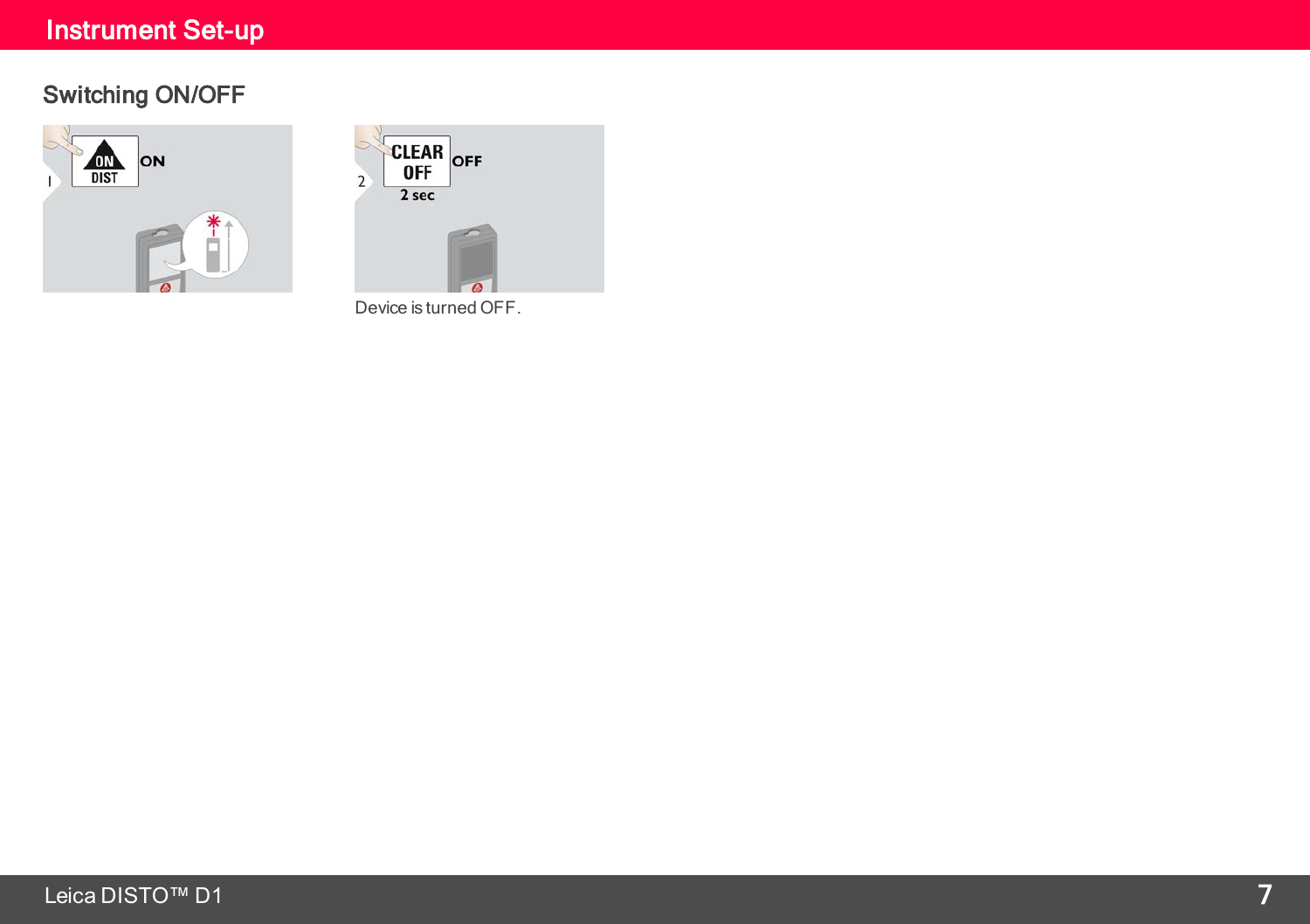### <span id="page-8-0"></span>Instrument Set-up

#### Clear





Undo last action. Leave actual function, go to default operation mode.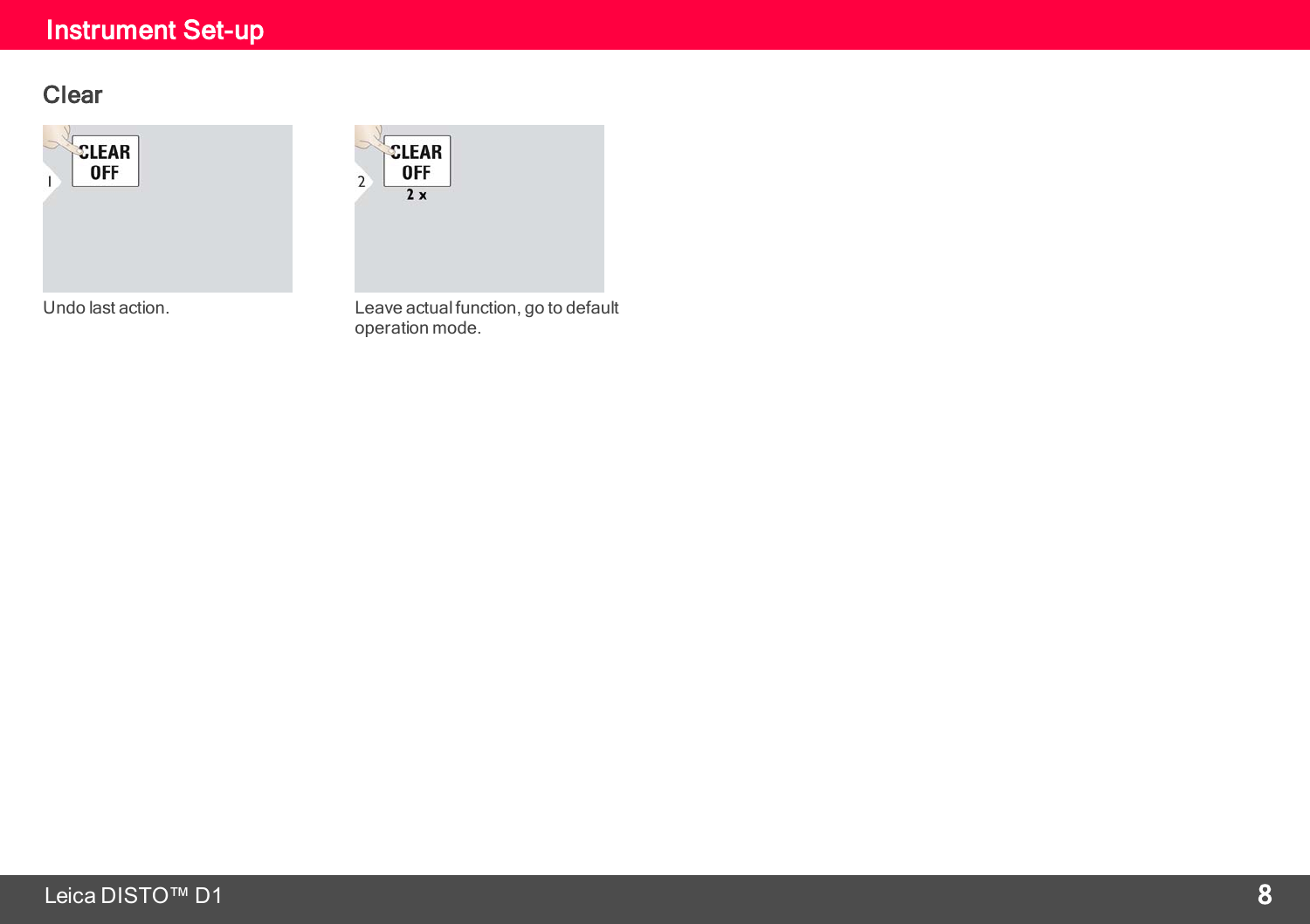### Instrument Set-up

#### Message Codes

If the message "i" appears with a number, observe the instruc-tions in [Message](#page-14-0) Codes section. Example:

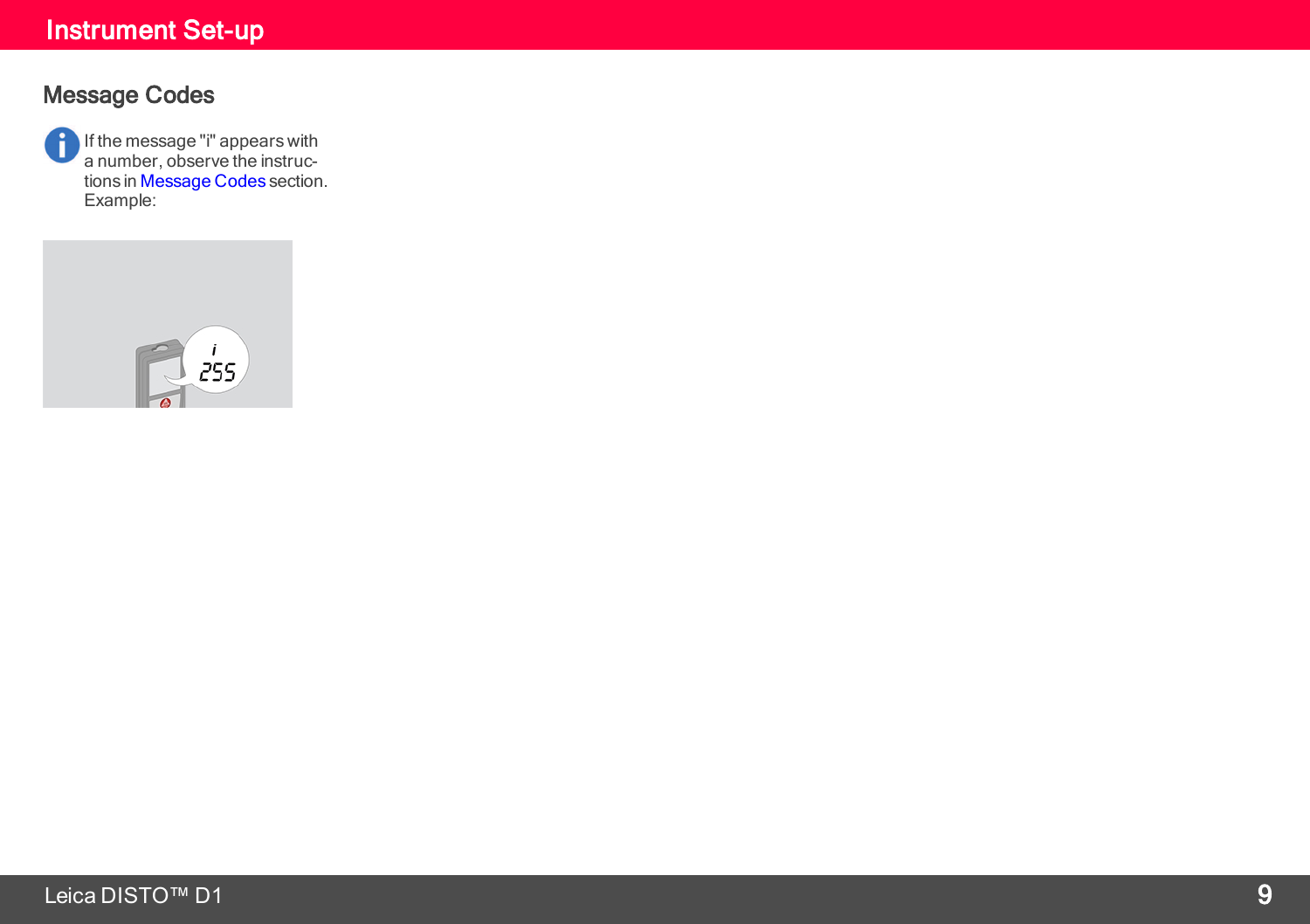#### Instrument Set-up

#### **Settings**



Press both keys simultaneousley. Switch between the following units: Switch between the following units:







0.000 m 0'00" 1/16 0.0000 m 0.000 in  $0.00$  ft  $0 \text{ in } 1/16$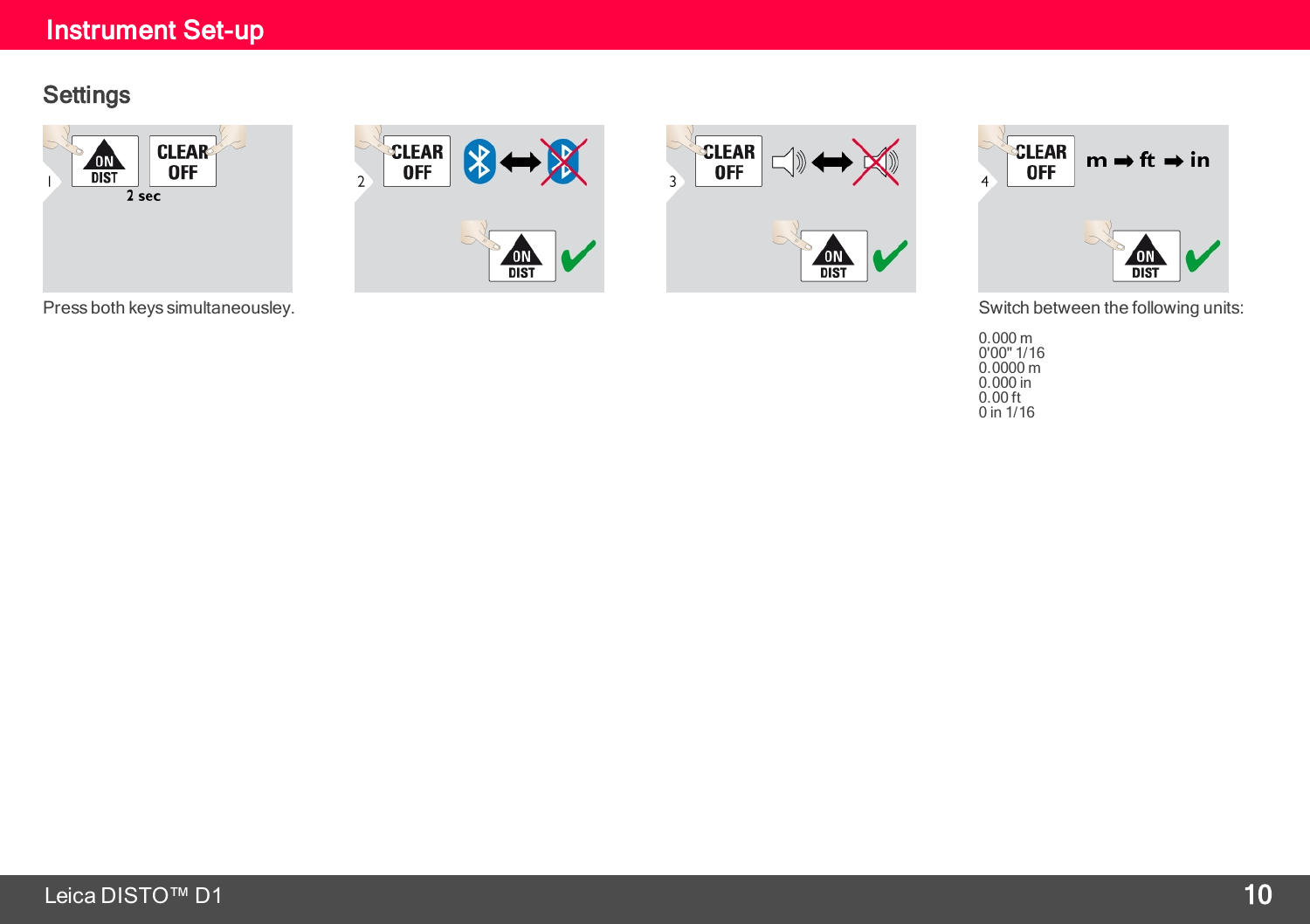#### **Operations**

### <span id="page-11-0"></span>Measuring single distance





Aim active laser at target.



Ĥ

Target surfaces: Measuring errors can occur when measuring to colourless liquids, glass, styrofoam or permeable surfaces or when aiming at high gloss surfaces. Against dark

surfaces the measuring time increases.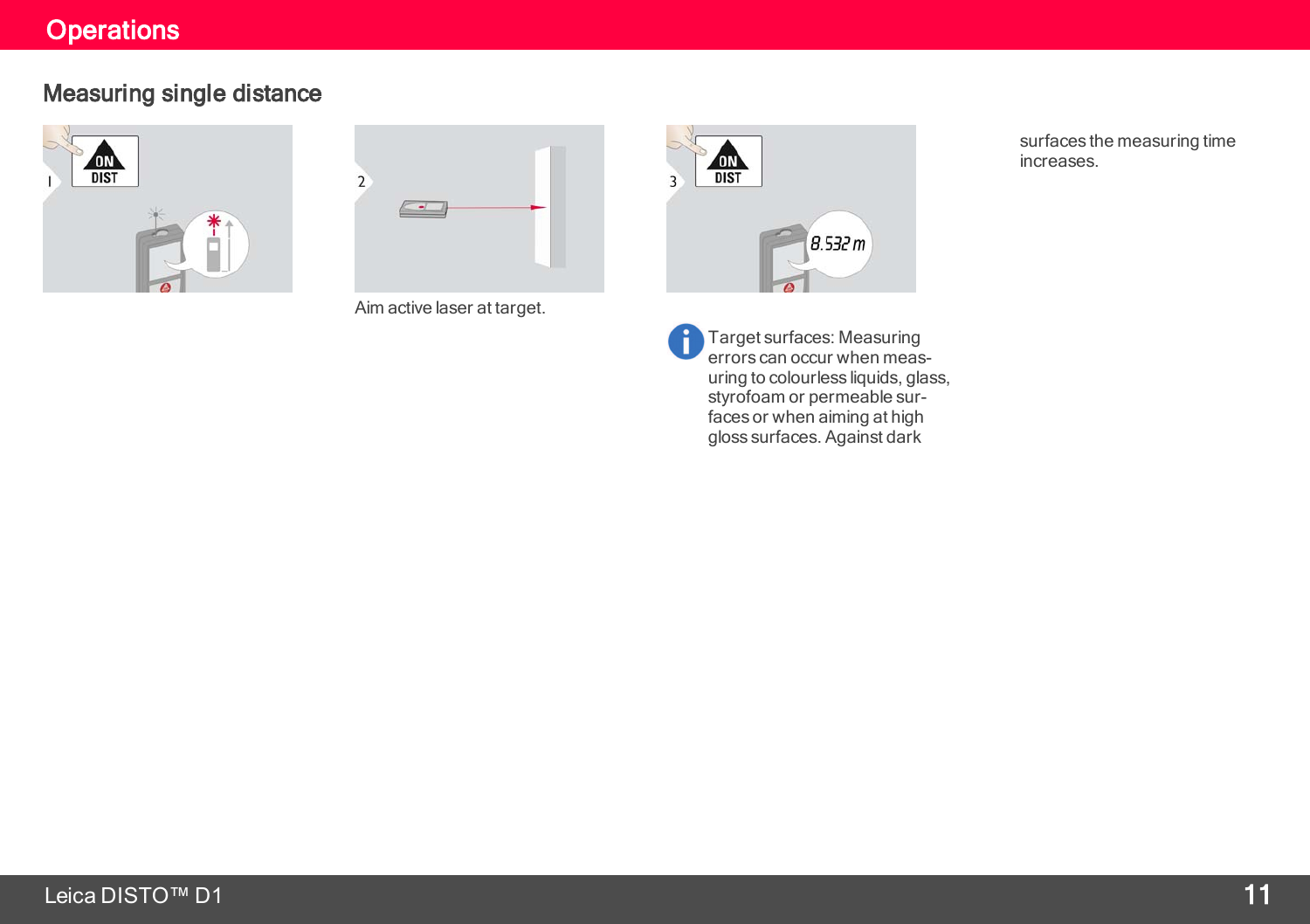### **Operations**

#### Permanent measuring





The last value measured is displayed in the main line.



Stops permanent measuring.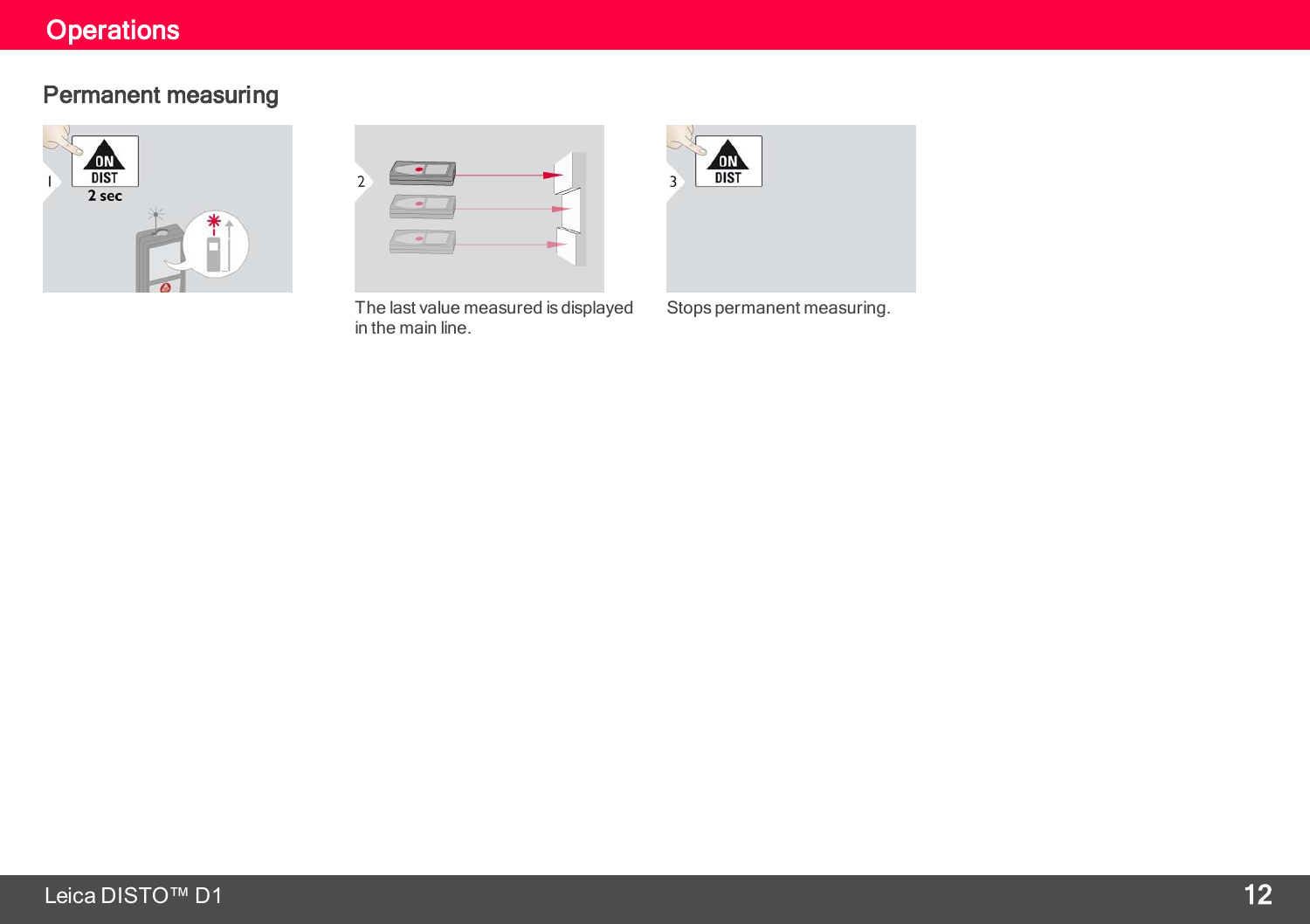#### **Operations**

#### Bluetooth® Smart

DISTO™ sketch. Use App for Bluetooth® data transfer.

> Bluetooth® Smart is always active when the device is switched on. Connect the device with your smart-phone, tablet, laptop.. Measurement values will be transferred automatically right after a measurement. The efficient and innovative Bluetooth® Smart module (with the new Bluetooth® standard V4.0) works together with all Bluetooth® Smart Ready

devices. All other Bluetooth® devices do not support the energy saving Bluetooth® Smart Module, which is integrated in the device.

We provide no warranty for free DISTO™ software and offer no support for it. We accept no liability whatsoever arising from the use of the free software and we are not obliged to provide corrections nor to develop

upgrades. A wide range of commercial software can be found on our homepage. Apps for Android® or iOS can be found in special internet shops. For more details, see our homepage.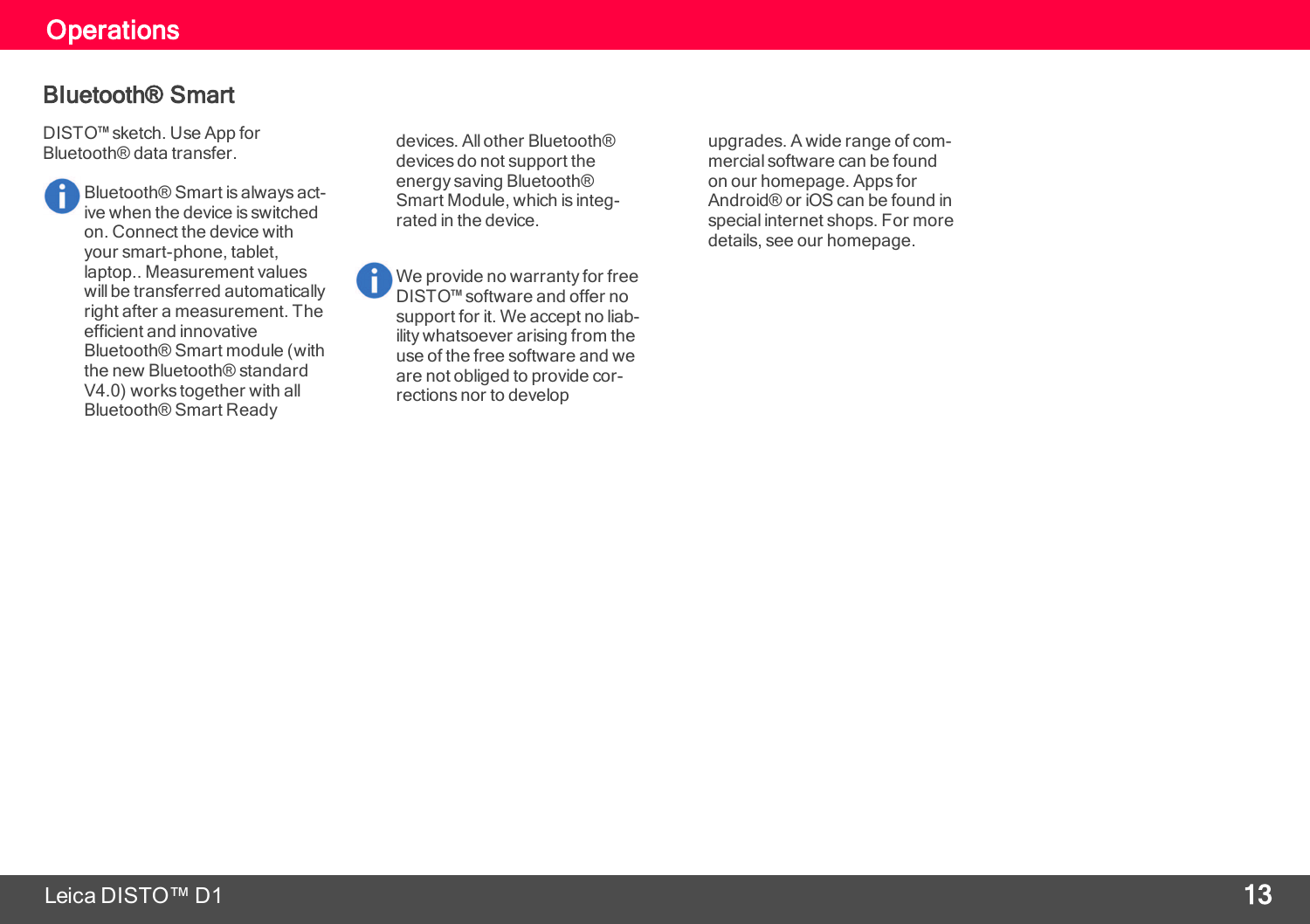### Message Codes

<span id="page-14-0"></span>

| No. | Cause                                             | Correction                                |
|-----|---------------------------------------------------|-------------------------------------------|
| 204 | Calculation error                                 | Perform measurement again.                |
| 220 | Hardware error                                    | Contact your dealer                       |
| 240 | Data transfer error                               | Connect device and repeat procedure       |
| 252 | Temperature too high                              | Let device cool down.                     |
| 253 | Temperature too low                               | Warm device up.                           |
| 255 | Received signal too weak, measuring time too long | Change target surface (e.g. white paper). |
| 256 | Received signal too high                          | Change target surface (e.g. white paper). |
| 257 | Too much background light                         | Shadow target area.                       |

\* If other message codes are displayed frequently even the instrument has been switched off and on, please contact your dealer.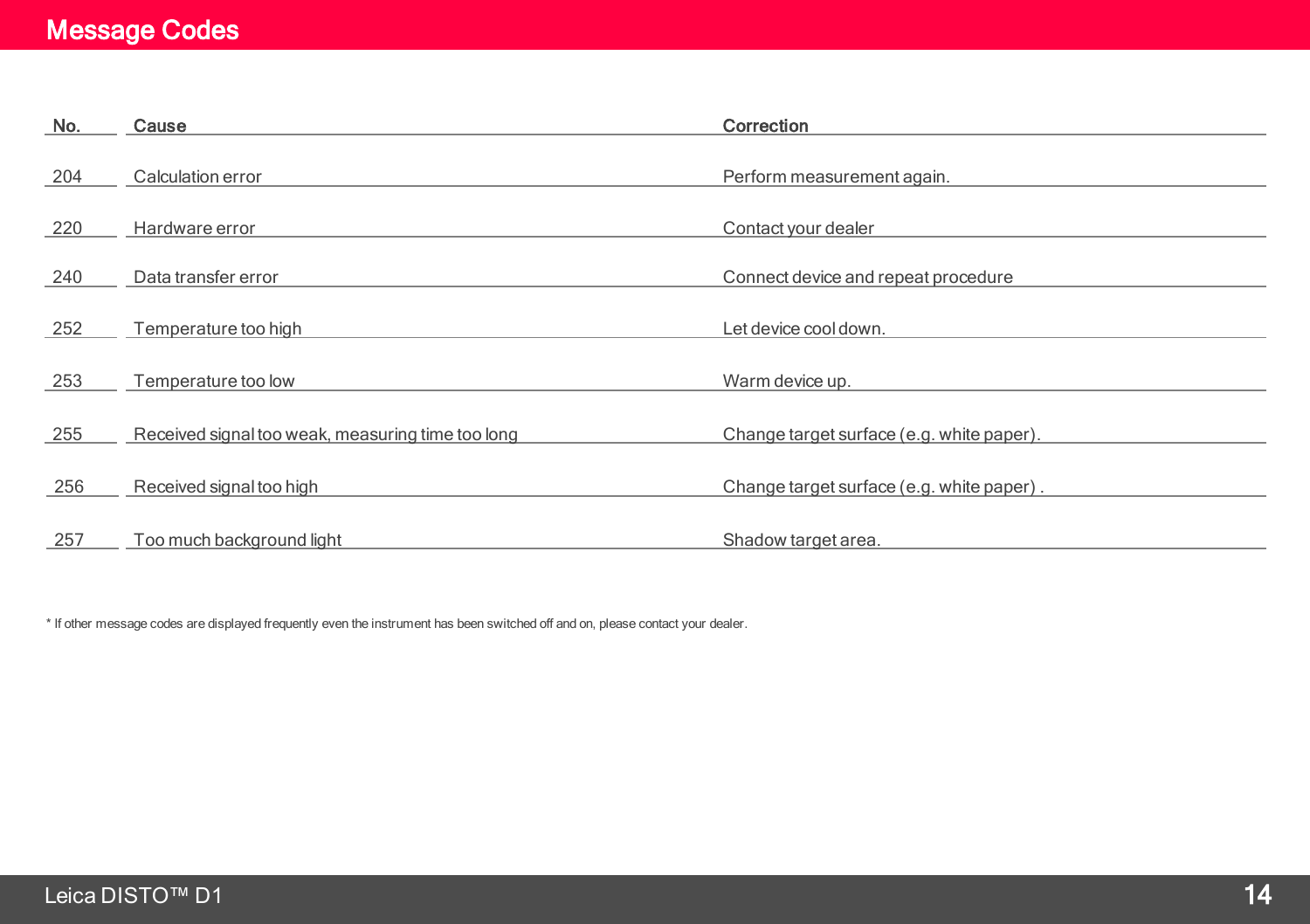#### **Care**

- <span id="page-15-0"></span> $\bullet$  Clean the device with a damp, soft cloth.
- Never immerse the device in water.
- Never use aggressive cleaning agents or solvents.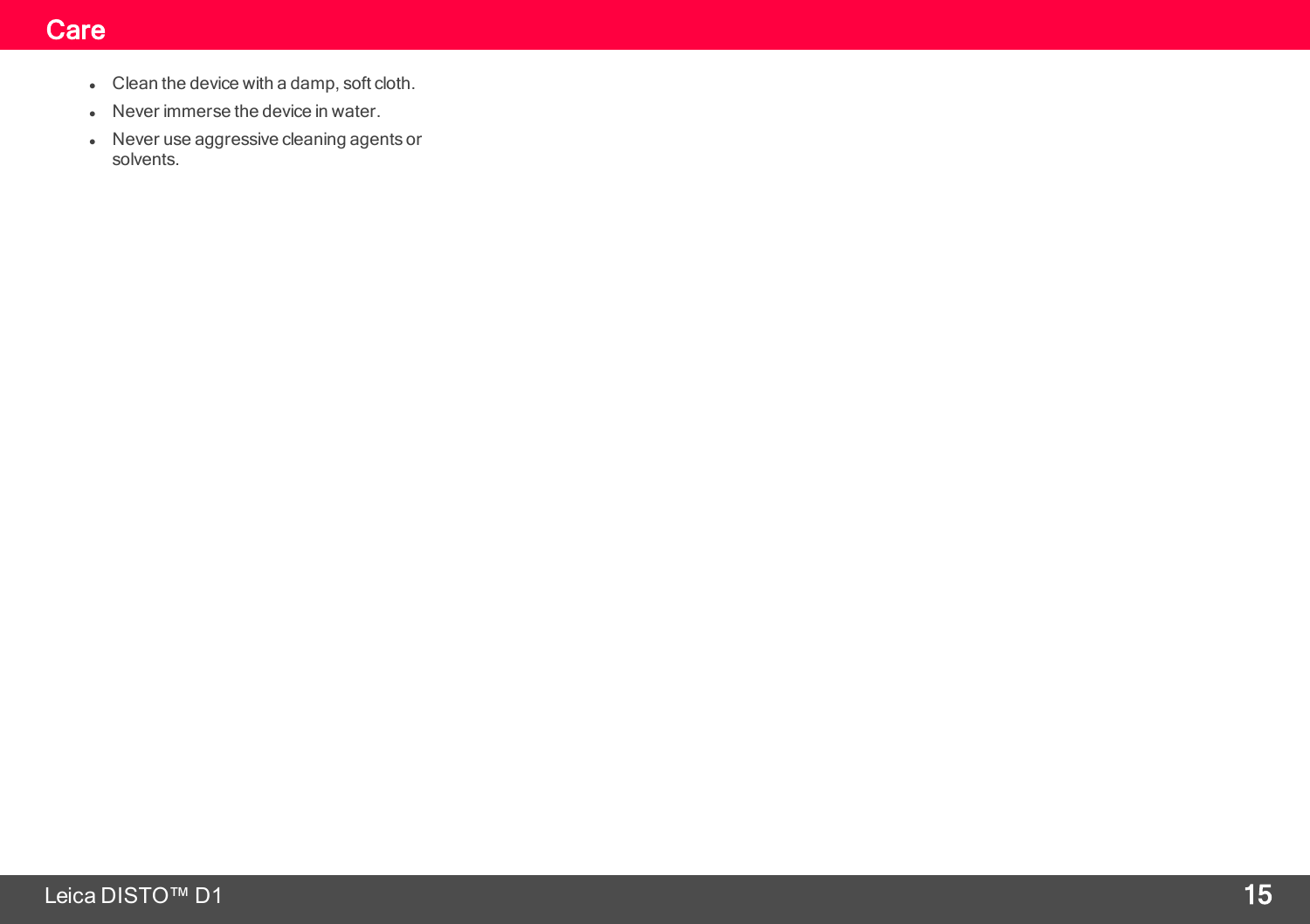#### **Warranty**

#### <span id="page-16-0"></span>International Limited Warranty

The Leica DISTO™comes with a two year warranty from Leica GeosystemsAG. To receive an additional year warranty, the product must be registered on our website at [http://myworld.leica](http://myworld.leica-geosystems.com/)[geosystems.com](http://myworld.leica-geosystems.com/) within eight weeks of the purchase date.

If the product is not registered, our two year warranty applies.

More detailed information about the International Limited Warranty can be found on the internet at: [www.leica-geo](http://www.leica-geosystems.com/internationalwarranty)[systems.com/internationalwarranty](http://www.leica-geosystems.com/internationalwarranty).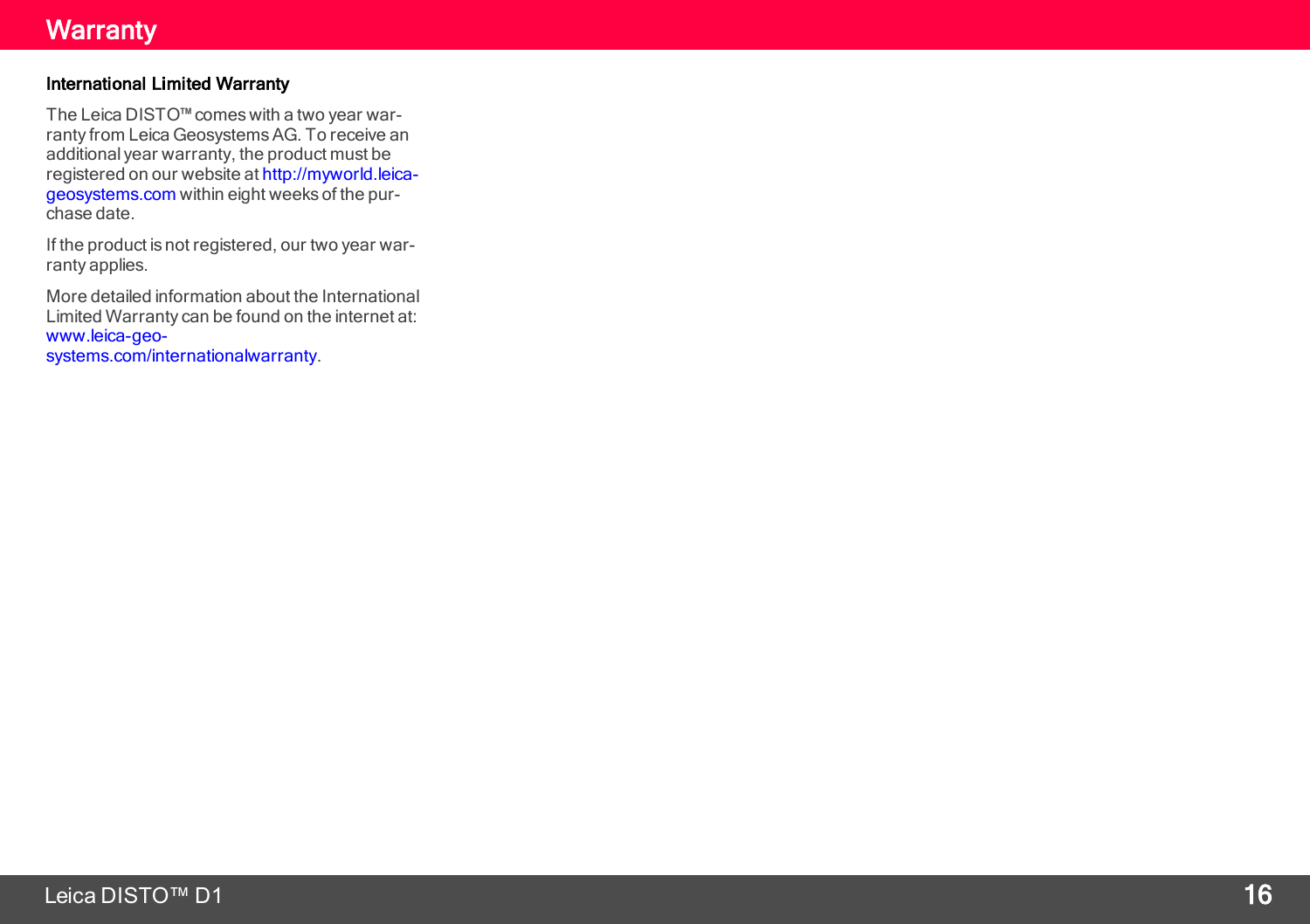<span id="page-17-0"></span>The person responsible for the instrument must ensure that all users understand these directions and adhere to them.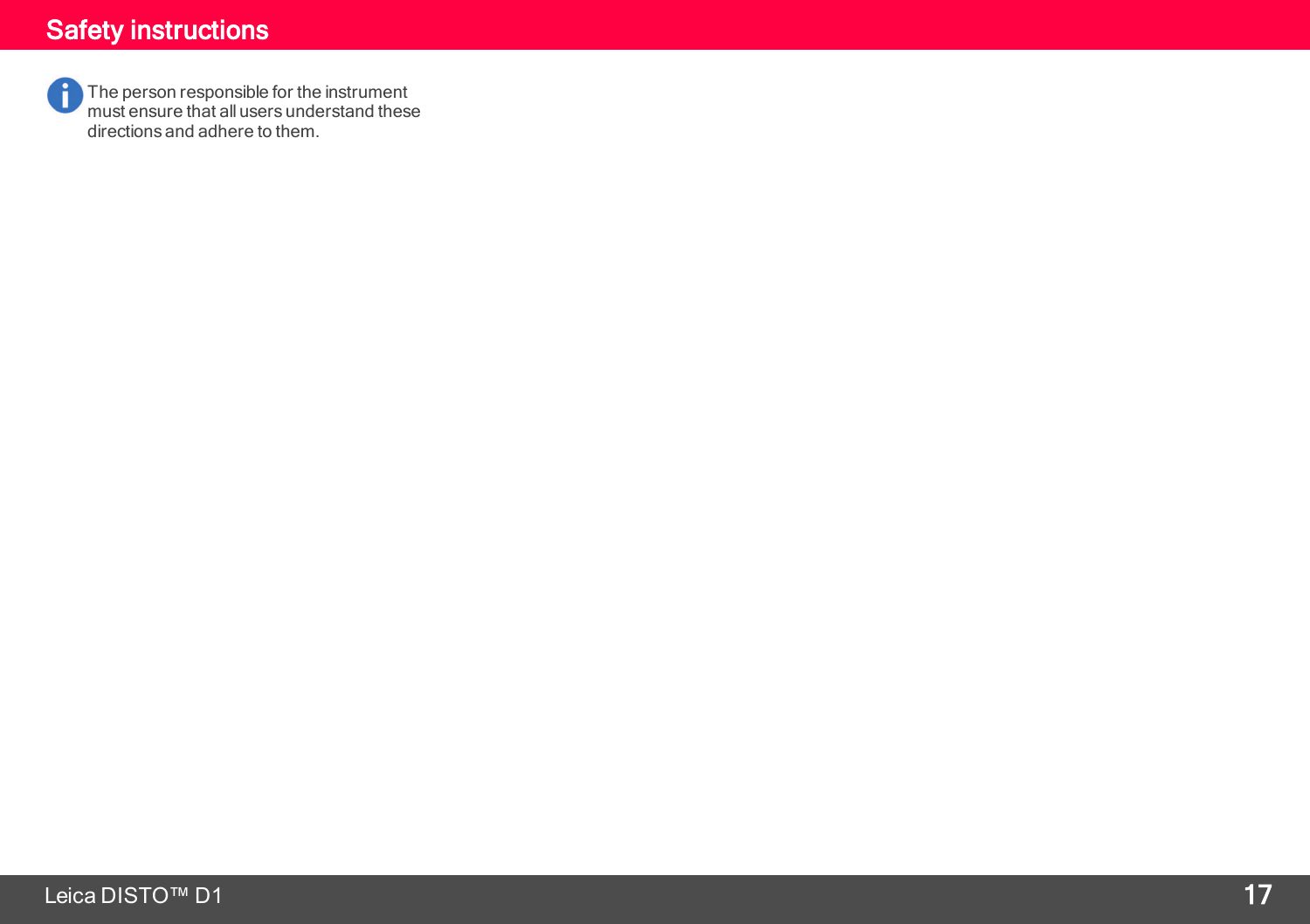#### Symbols used

The symbols used have the following meanings:

## A WARNING

Indicates a potentially hazardous situation or an unintended use which, if not avoided, willresult in death or serious injury.

## $\Lambda$  CAUTION

Indicates a potentially hazardous situation or an unintended use which, if not avoided, may result in minor injury and/or appreciable material, financial and environmental damage.



Important paragraphs which must be adhered to in practice as they enable the product to be used in a technically correct and efficient manner.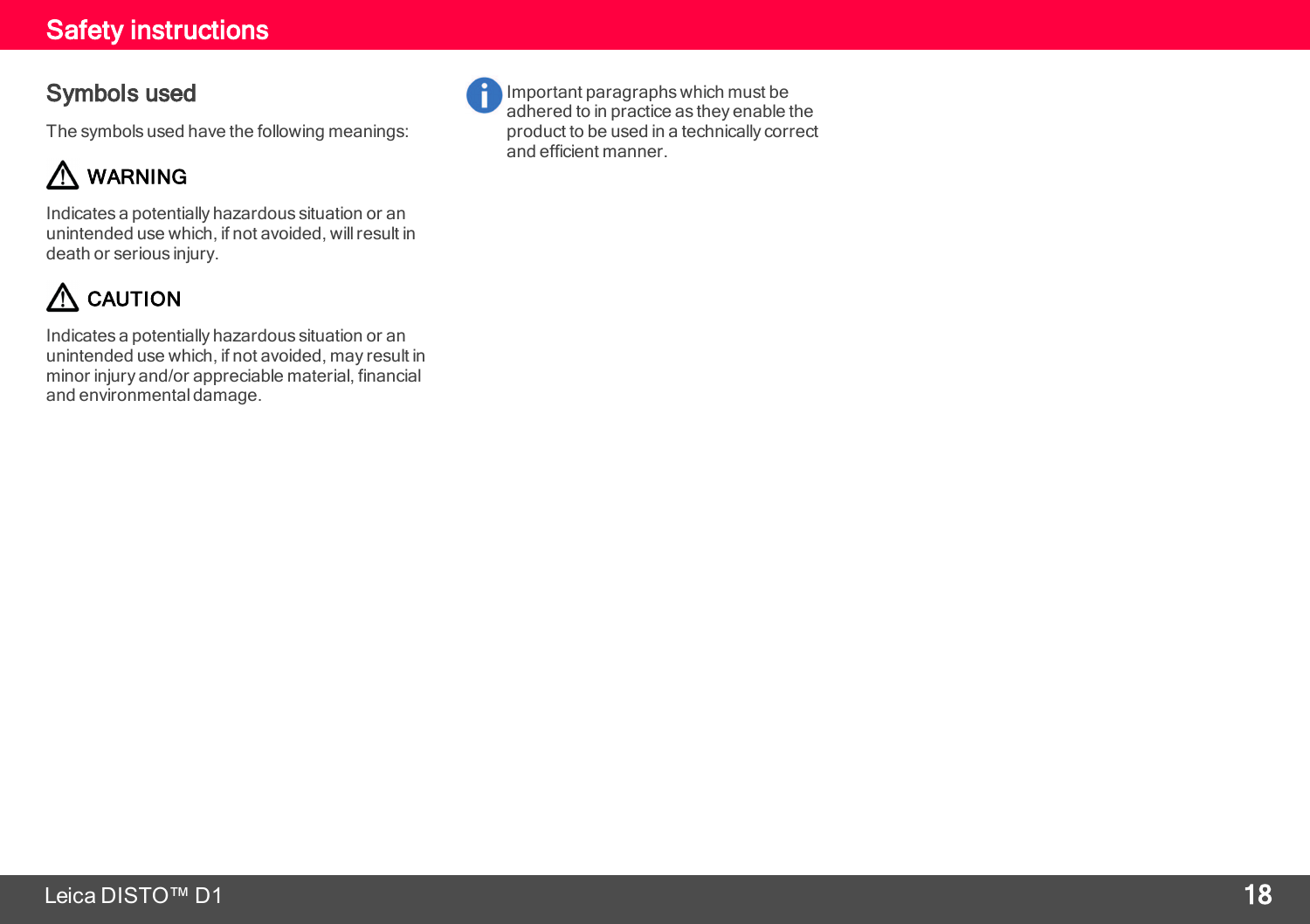### Permitted use

- Measuring distances
- Data transfer with Bluetooth<sup>®</sup>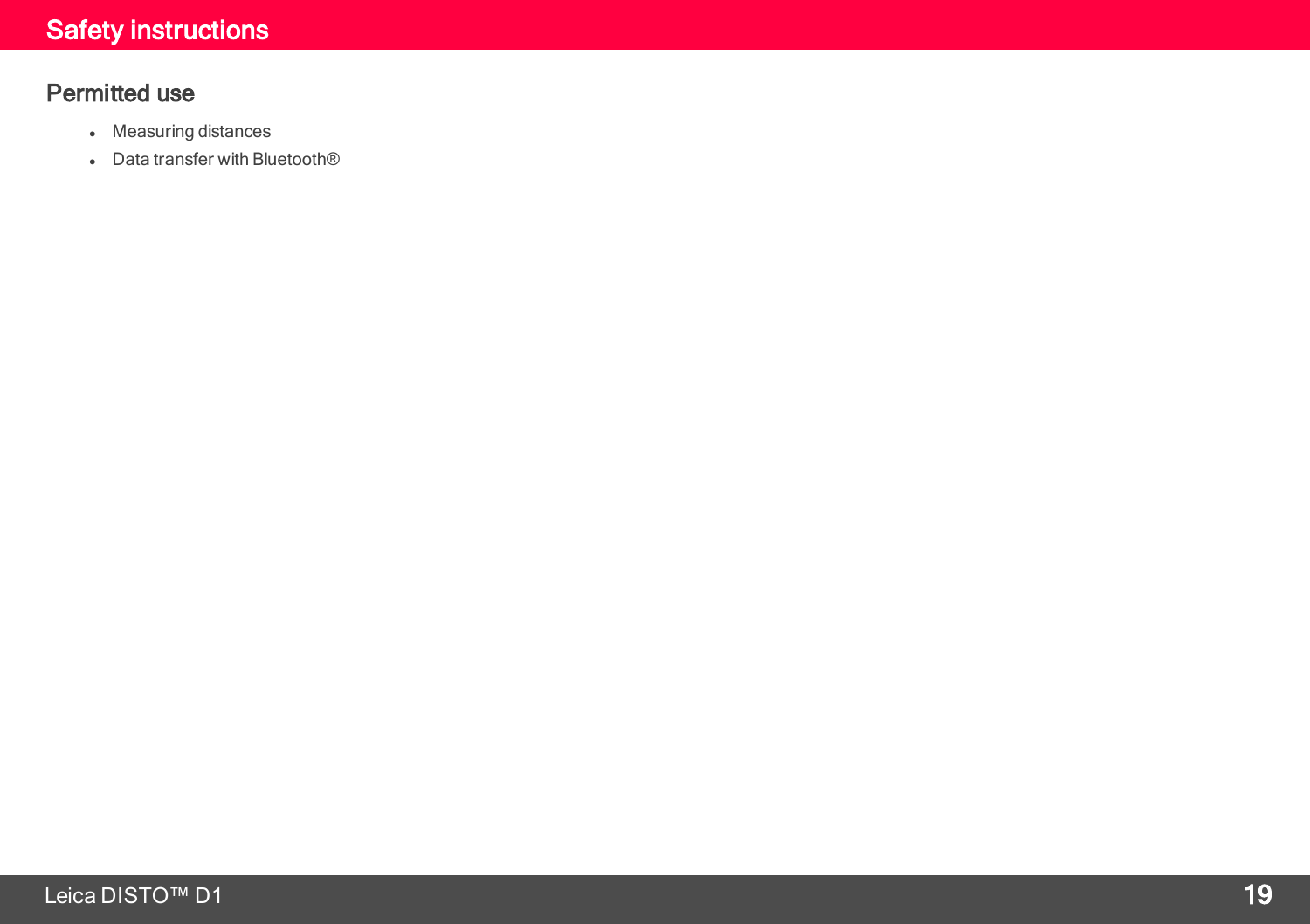#### Prohibited use

- **.** Using the product without instruction
- **.** Using outside the stated limits
- Deactivation of safety systems and removal of explanatory and hazard labels
- Opening of the equipment by using tools (screwdrivers, etc.)
- Use of accessories from other manufacturers without express approval
- Carrying out modification or conversion of the product
- Deliberate dazzling of third parties; also in the dark
- Inadequate safeguards at the surveying site (e.g. when measuring on roads, con struction sites, etc.)
- **.** Deliberate or irresponsible behaviour on scaffolding, when using ladders, when measuring near machines which are run ning or near parts of machines or install ations which are unprotected
- Aiming directly in the sun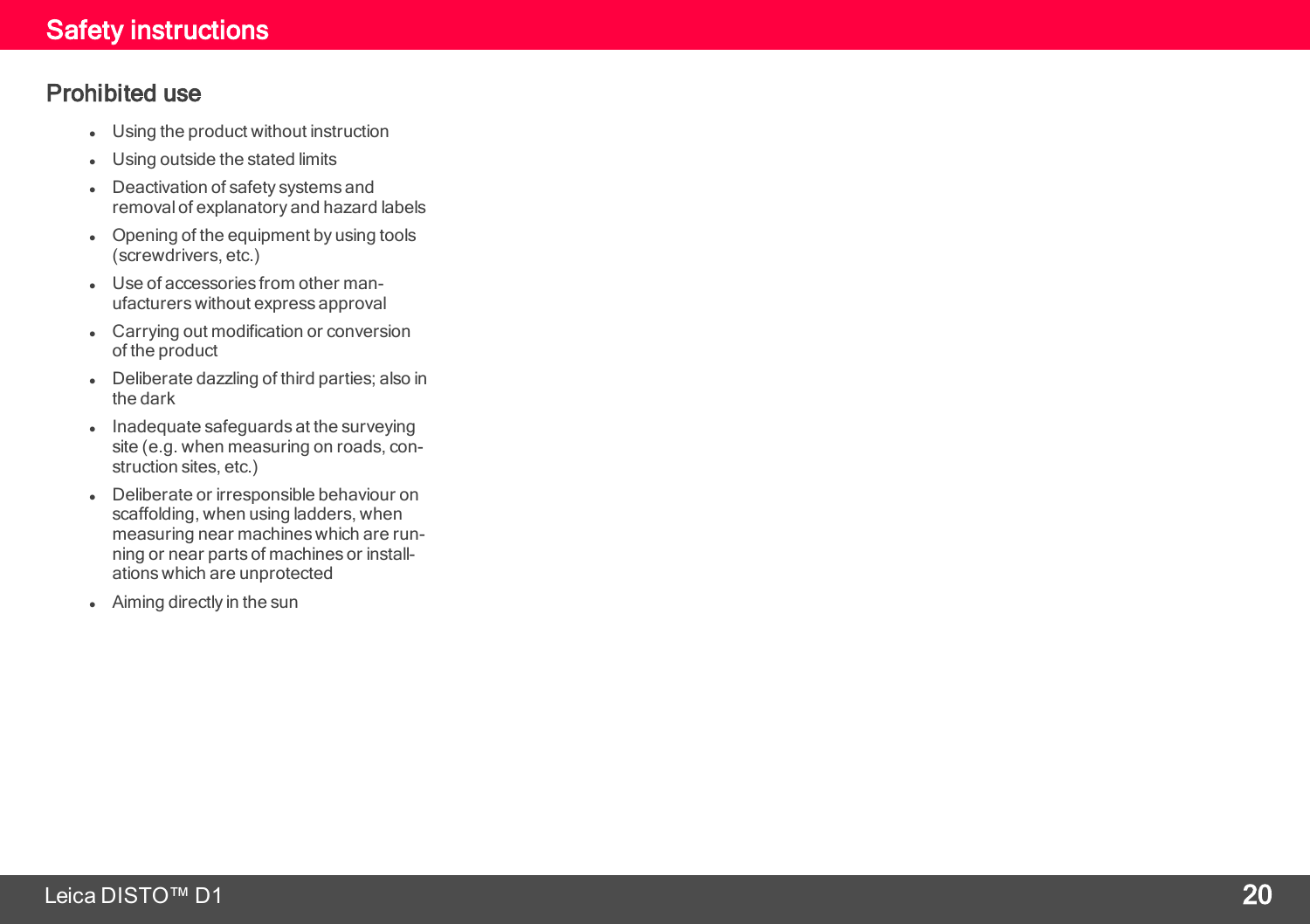#### Hazards in use

## A WARNING

Watch out for erroneous measurements if the instrument is defective or if it has been dropped or has been misused or modified. Carry out periodic test measurements. Particularly after the instru ment has been subject to abnormal use, and before, during and after important meas urements.

## $\Lambda$  CAUTION

Never attempt to repair the product yourself. In case of damage, contact a local dealer.

## A WARNING

Changes or modifications not expressly approved could void the user´s authority to operate the equipment.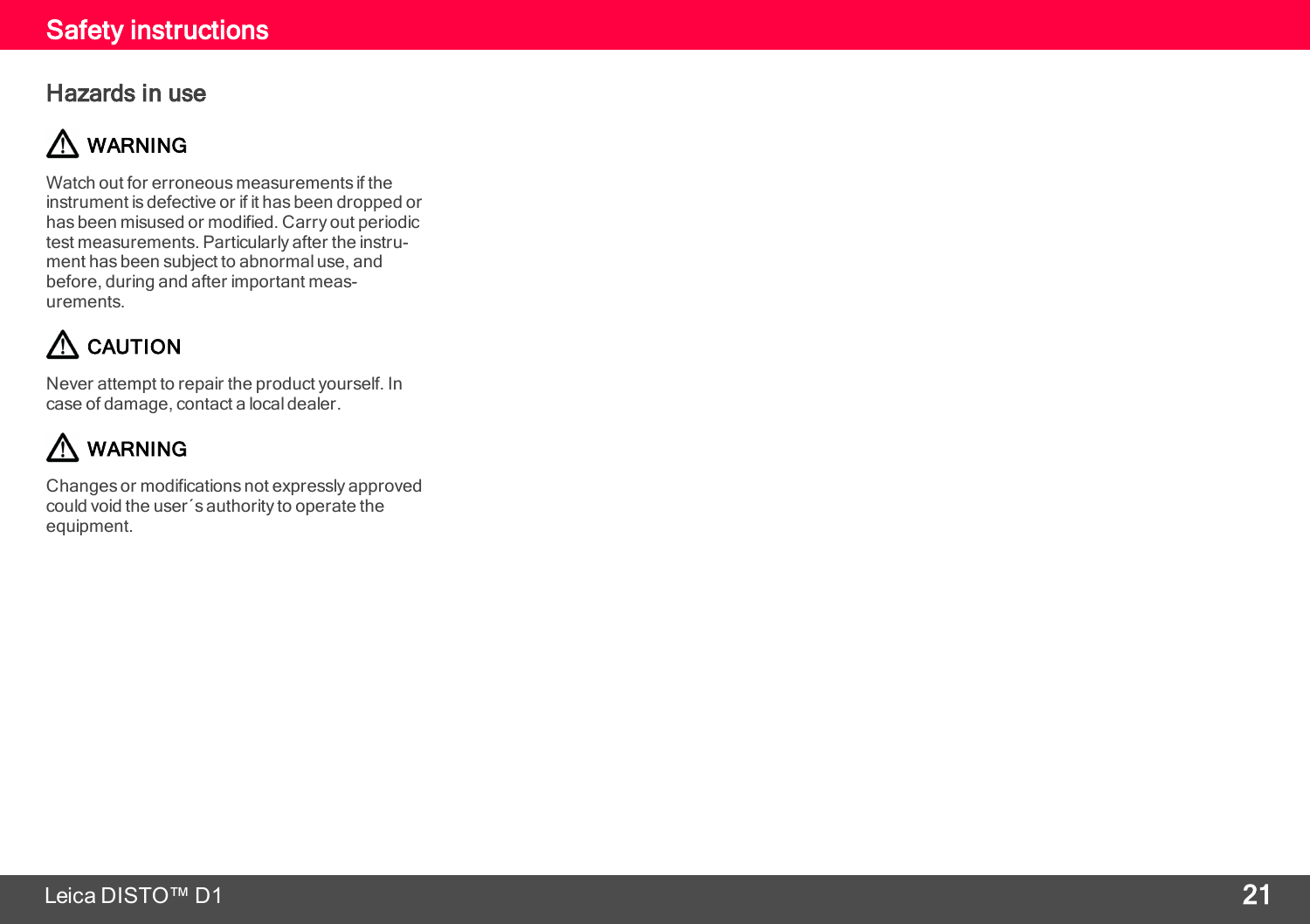### Safety instructions

#### Limits of use

A Refer to section [Technical](#page-3-0) data. The device is designed for use in areas permanently habitable by humans. Do not use the product in explosion hazardous areas or in aggressive environments.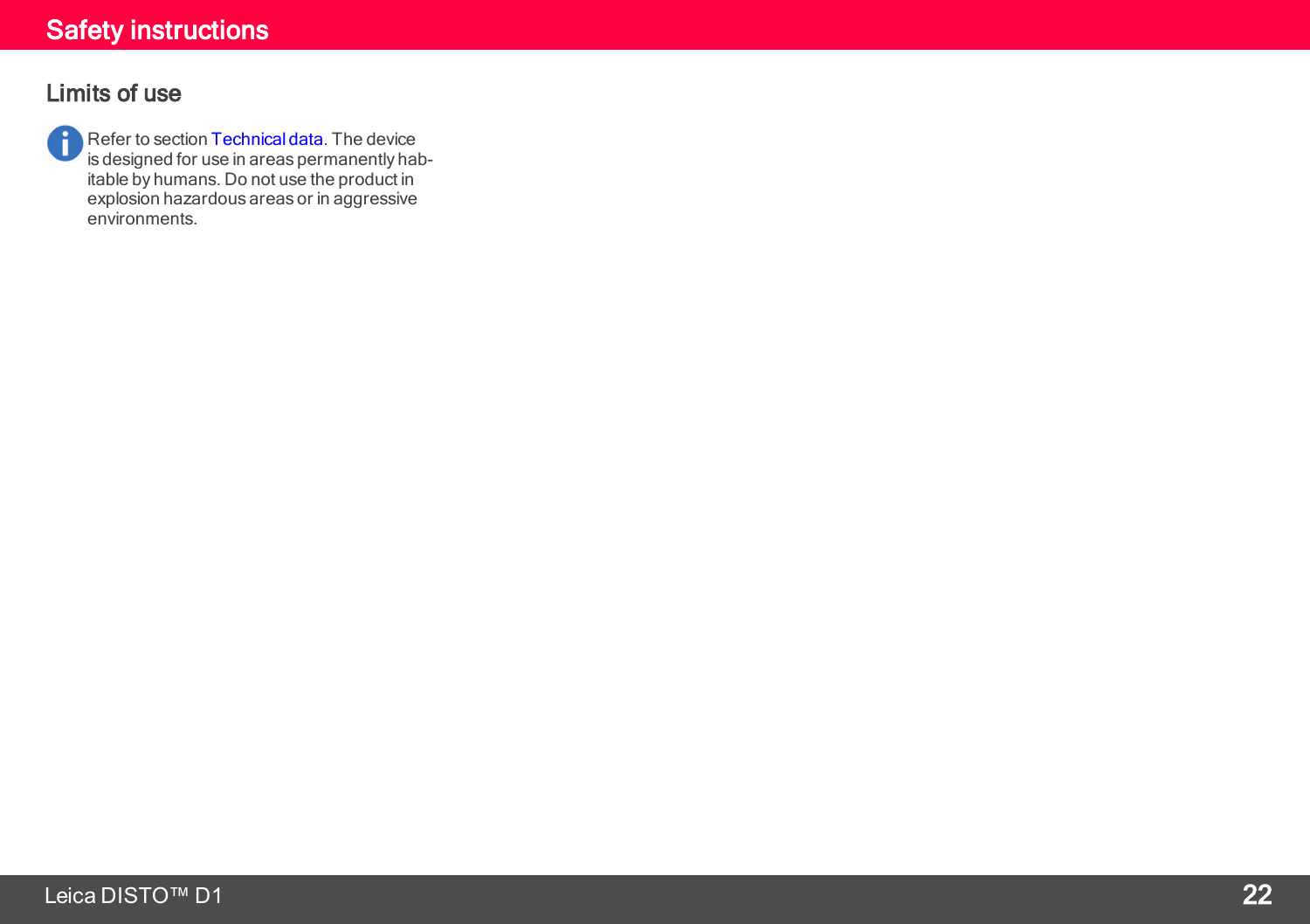#### Areas of responsibility

#### Responsibilities of the manufacturer of the ori ginal equipment:

Leica GeosystemsAG Heinrich-Wild-Strasse CH-9435 Heerbrugg Internet: www.leica-geosystems.com

The company above is responsible for supplying the product, including the User Manual in a com pletely safe condition.

The company above is not responsible for third party accessories.

#### Responsibilities of the person in charge of the instrument:

- To understand the safety instructions on the product and the instructions in the User Manual.
- To be familiar with local safety regulations relating to accident prevention.
- Always prevent access to the product by unauthorised personnel.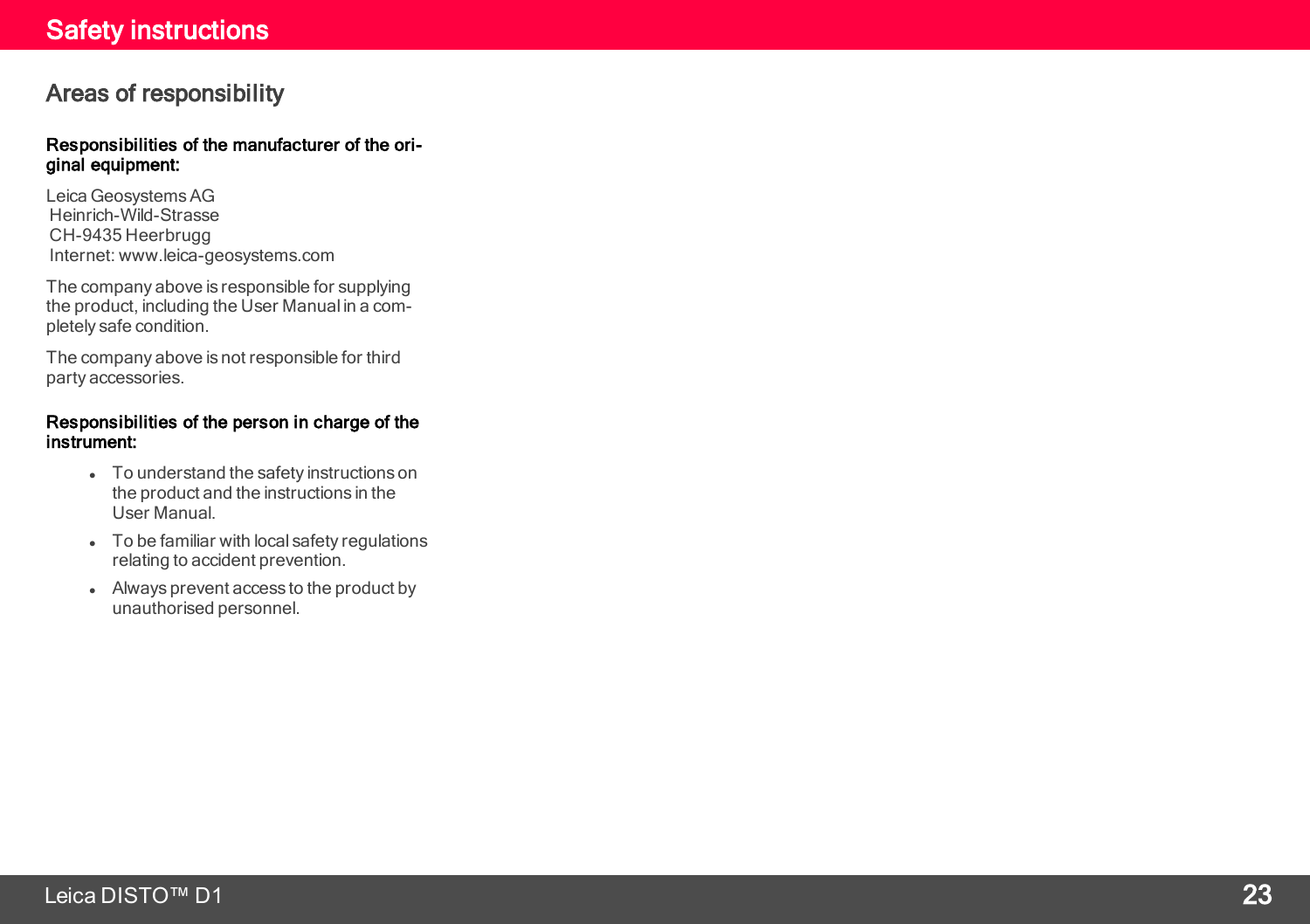#### Safety instructions

#### **Disposal**

## $\Lambda$  CAUTION

Flat batteries must not be disposed of with household waste. Care for the environment and take them to the collection points provided in accordance with national or local regulations.

The product must not be disposed with household waste. Dispose of the product appropriately in accordance with the national regulations in force in your country. Adhere to the national and country specific regulations.

Product specific treatment and waste management can be downloaded from our homepage.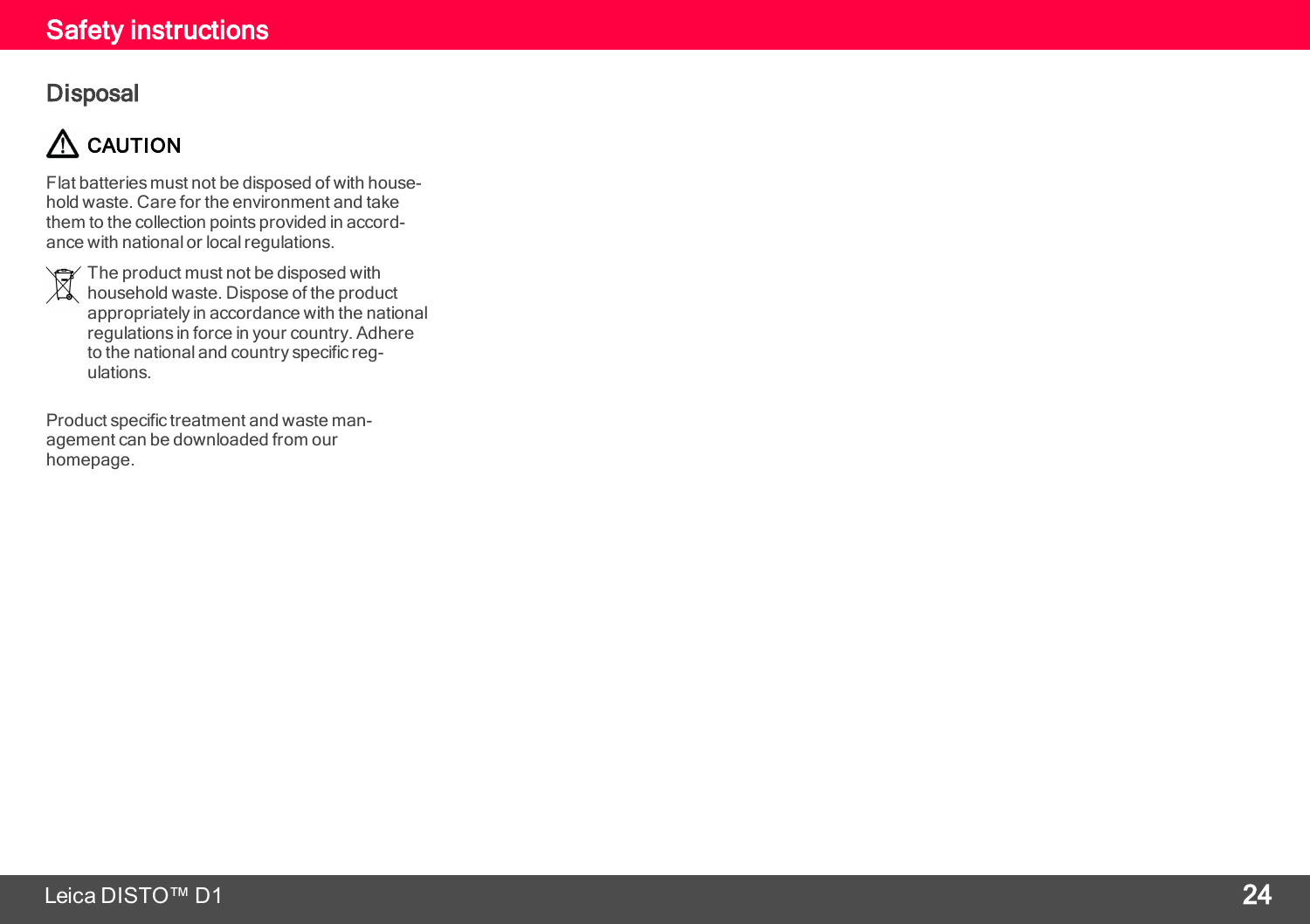### Electromagnetic Compatibility (EMC)

## $\Lambda$  WARNING

The device conforms to the most stringent requirements of the relevant standards and regulations. However, the possibility of causing interference in other devices cannot be totally excluded.

#### Japanese Radio Law Compliance

This device is granted pursuant to the Japanese Radio Law 電波法. This device should not be modified otherwise the granted designation number will become invalid.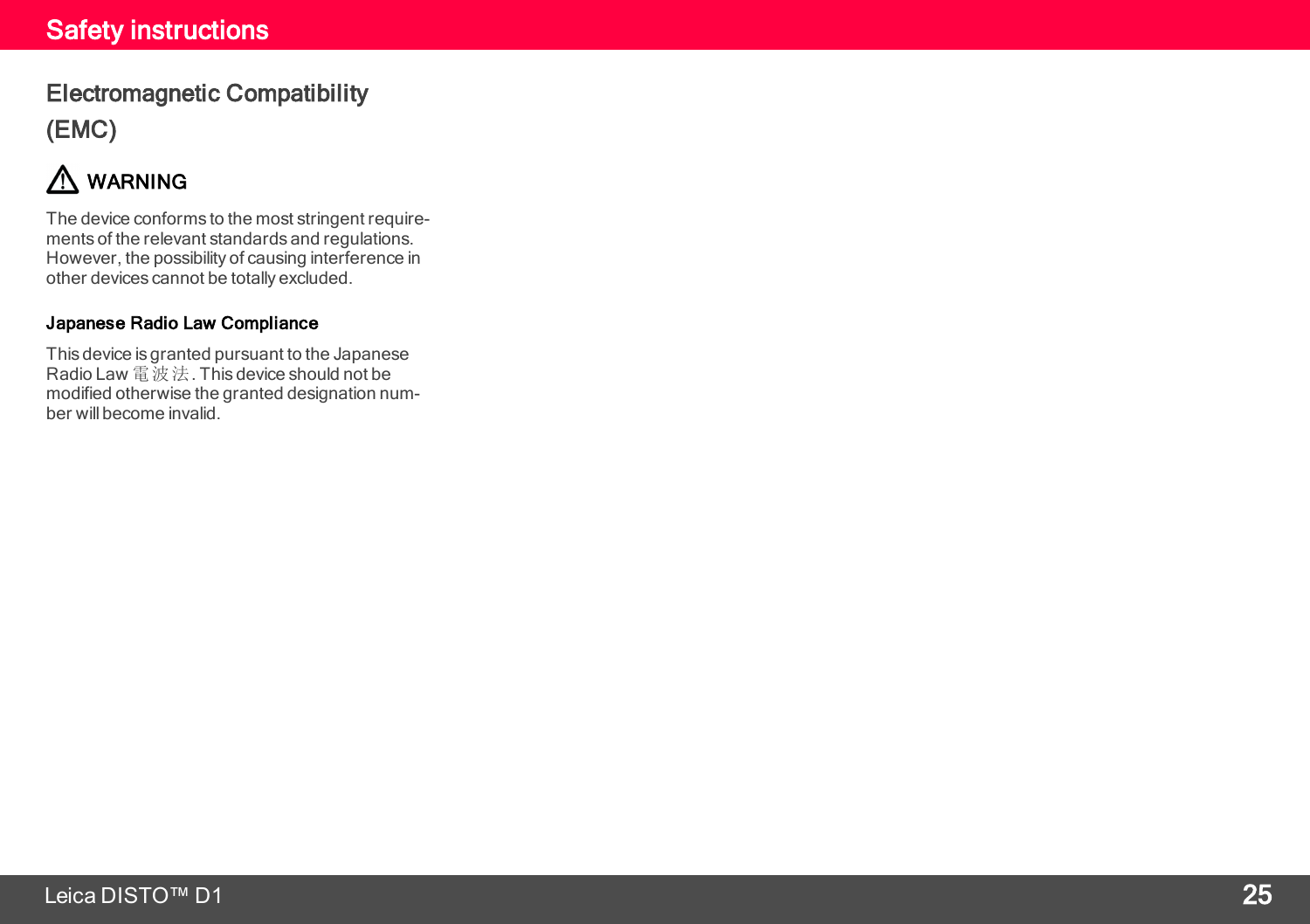#### FCC statement (applicable in U.S.)

This equipment has been tested and found to com ply with the limits for a Class B digital instrument, pursuant to part 15 of the FCC rules. These limits are designed to provide reasonable protection against harmful interference in a residential install ation. This equipment generates, uses and can radiate radio frequency energy and, if not installed and used in accordance with the instructions, may cause harmful interference to radio com munications.

However, there is no guarantee that interference will not occur in a particular installation. If this equip ment does cause harmful interference to radio or television reception, which can be determined by turning the equipment off and on, the user is encouraged to try to correct the interference by one or more of the following measures:

- Reorient or relocate the receiving antenna
- Increase the separation between the equipment and the receiver
- Connect the equipment into an outlet on a circuit different from that to which the receiver is connected
- Consult the dealer or an experienced radio/TV technician for help

This device complies with part 15 of the FCC rules. Operation is subjected to the following two conditions:

> • This device may not cause harmful interference, and

 $\bullet$  this device must accept any interference received, including interference that may cause undesired operation.

#### FCC Radiation Exposure Statement

The radiated rf output power of the instrument is below the FCC radio frequency exposure limits for portable devices according to KDB 447498.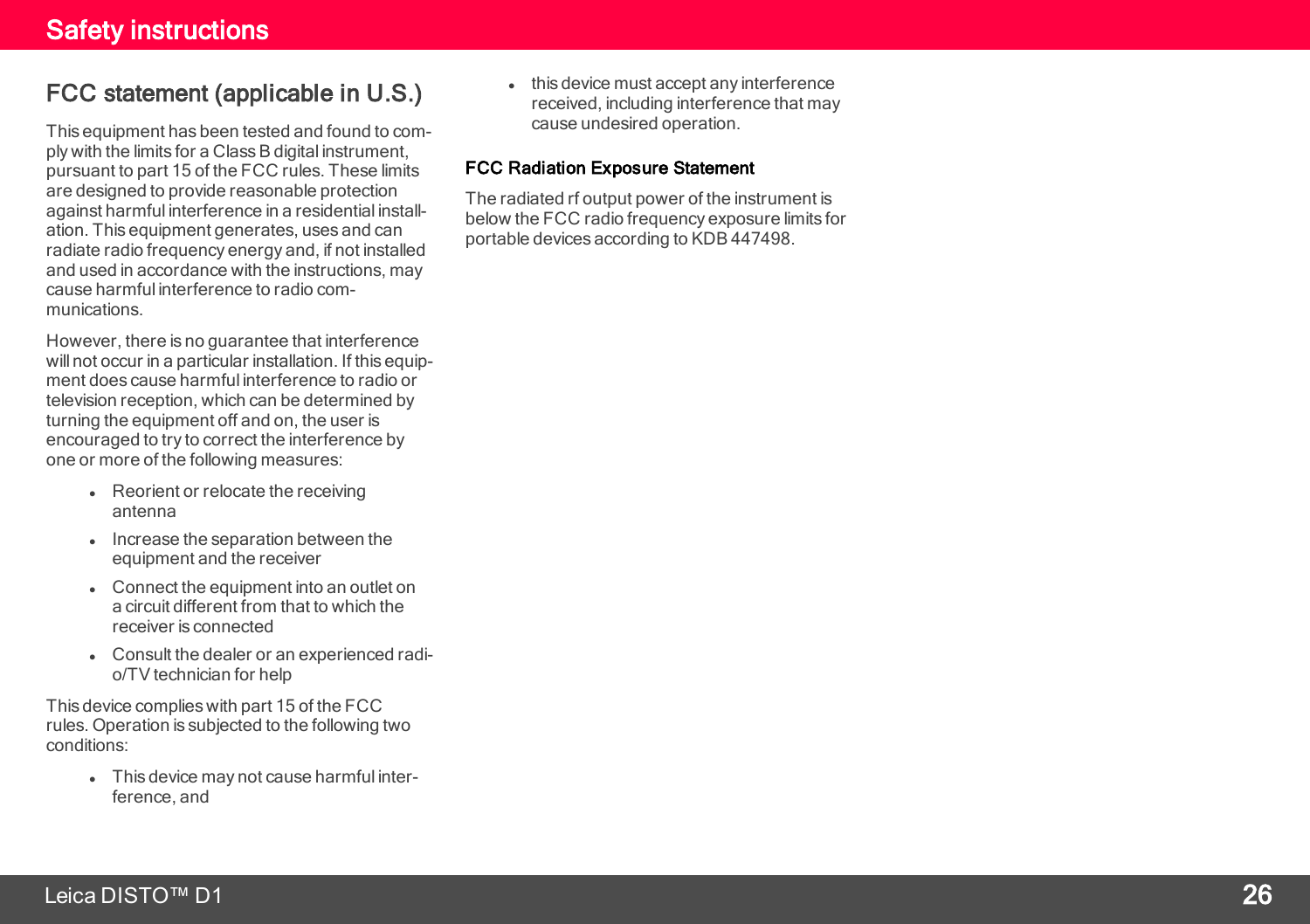### ISED Statement (applicable in Canada)

This device complies with Industry Canada's license-exempt RSSs. Operation is subject to the following two conditions:

- This device may not cause harmful interference, and
- $\bullet$  this device must accept any interference, including interference that may cause undesired operation of the device.

#### Radio Frequency (RF) Exposure Compliance **Statement**

The radiated rf output power of the instrument is below the Health Canada's Safety Code 6 exclusion limit for portable devices (radiated element separation distance between the radiating ele ment and user and/or bystander is below 20 cm).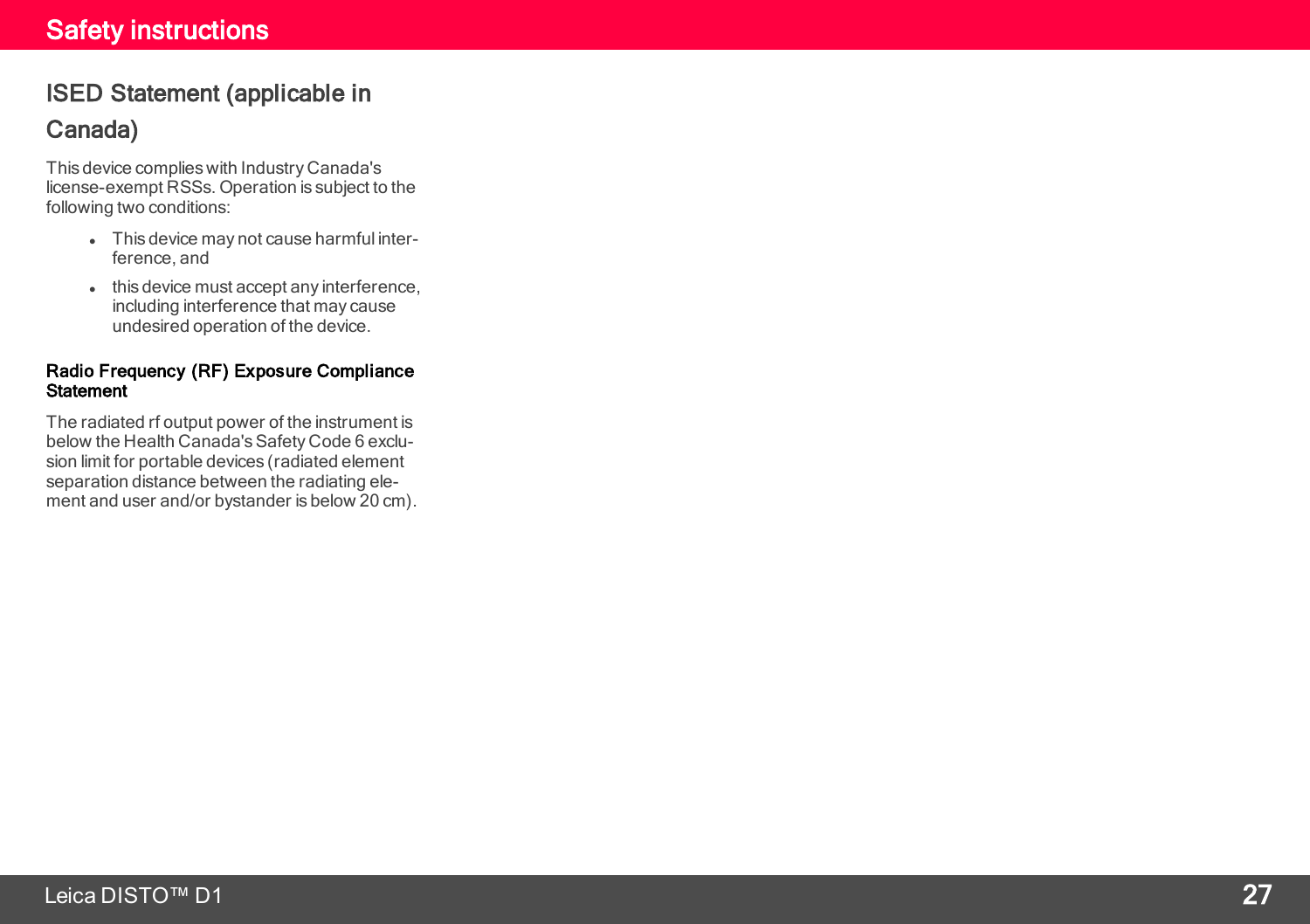#### Use of the product with Bluetooth®

## A WARNING

Electromagnetic radiation can cause disturbances in other equipment, in installations (e.g. medical ones such as pacemakers or hearing aids) and in aircraft. It can also affect humans and animals.

#### Precautions:

Although this product conforms to the most strin gent standards and regulations, the possibility of harm to people and animals cannot be totally excluded.

- Do not use the product near petrol stations, chemical plants, in areas with a potentially explosive atmosphere and where blasting takes place.
- Do not use the product near medical equipment.
- Do not use the product in airplanes.
- Do not use the product near your body for extended periods.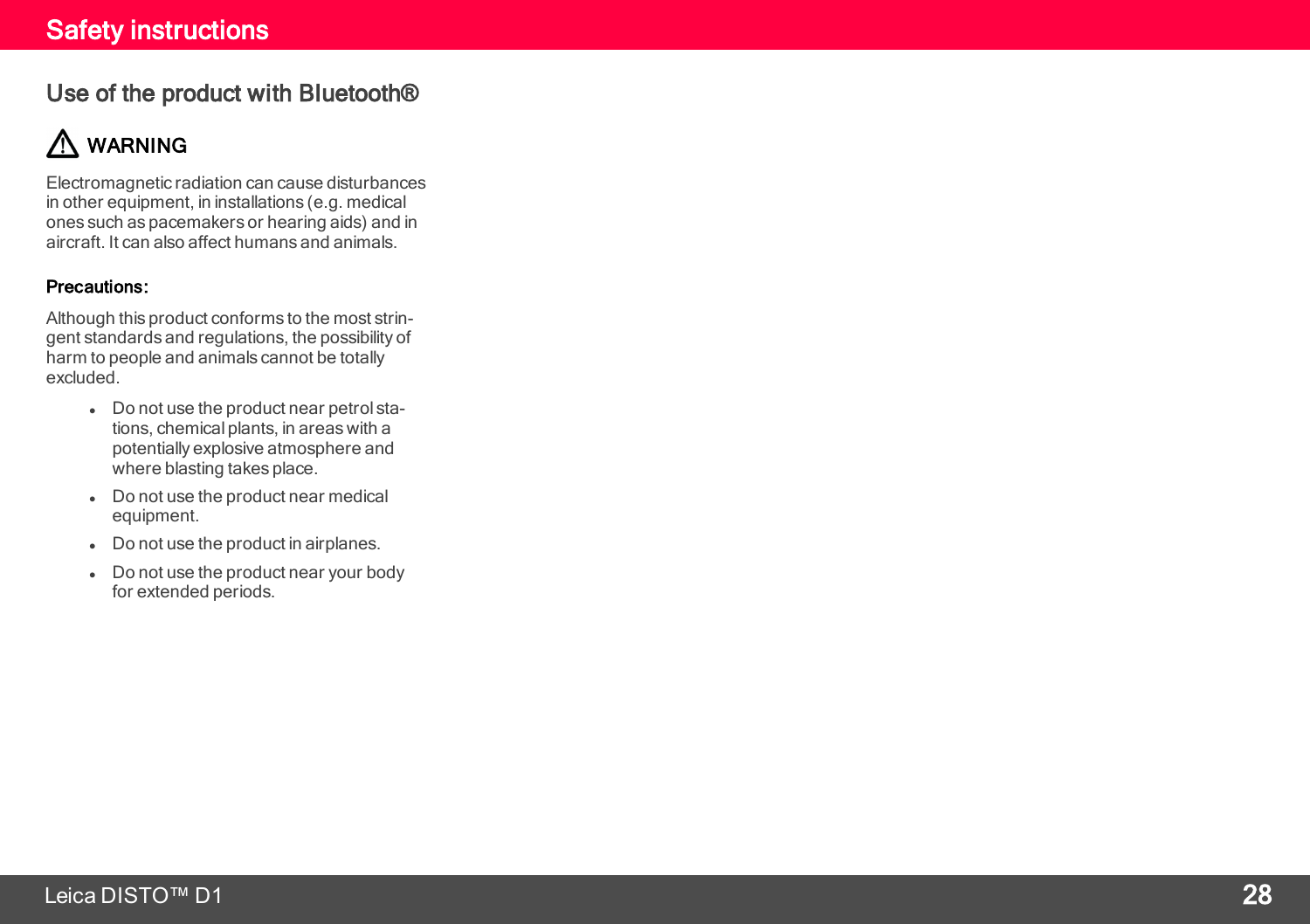#### Laser classification

The device produces visible laser beams, which are emitted from the instrument: It is a Class 2 laser product in accordance with:

> **.** IEC60825-1:2014 .Radiation safety of laser products"



#### Laser Class 2 products:

Do not stare into the laser beam or direct it towards other people unnecessarily. Eye protection is normally afforded by aversion responses including the blink reflex.

## WARNING

Looking directly into the beam with optical aids (e.g. binoculars, telescopes) can be hazardous.

## $\bigwedge$  CAUTION

Looking into the laser beam may be hazardous to the eyes.

Wavelength

620 - 690 nm

Maximum radiant output power for classification

 $< 1$  mW

Pulse duration

 $> 400$  ps

Pulse repetition frequency

320 MHz

Beam divergence

0.16 x 0.6 mrad